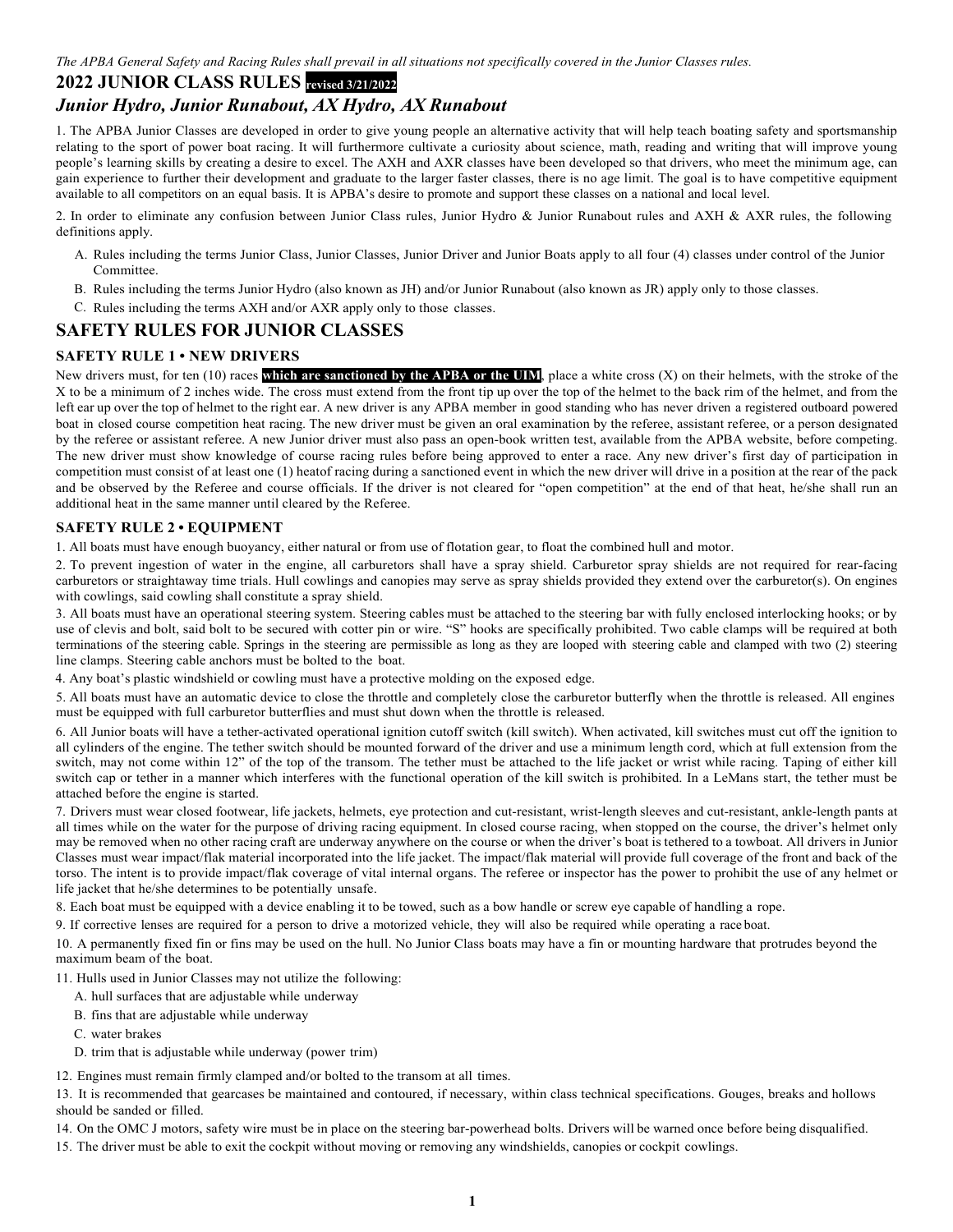16. An annual technical inspection of all boats is required prior to competition. A sticker shall be affixed to any boat that meets all safety requirements. Such approval expires each October 31.

17. Junior Classes Hydroplane Pickleforks and Cockpit Noses (ALL HYDROPLANES MUST COMPLY)

- A. The foremost points of the pickleforks shall have a minimum radius of 1" in one view. This minimum radius shall extend at least 45 degrees to both sides of the fore-most point. At one termination point, the thickness must remain at ¾", at the other the thickness must remain at ½". (SEE DIAGRAM)
- B. All Junior Classes hydroplane hulls built where the cockpit nose extends forward of the body of the hull, shall have a cockpit nose that conforms to the same requirements for shape as the picklefork foremost points described in paragraph A above.

## **SAFETY RULE 3 • ENGINE MOUNTING HEIGHTS**

1. Junior Classes have limitations on where the engine's propshaft may be mounted. The distance between the center of the propshaft at its aft end, and the planing surface, must be no less than 1-3/4" for Junior Hydro and Junior Runabout; and 1 3/8" for AX Hydro and AX Runabout. The planing surface shall be flat (with a tolerance of 1/16 inch for inspection purposes) transversely between the air traps and forward for 18".

2. In JH and AXH, the difference between the propshaft location, as measured at the aft end of the propshaft, and the foremost end of the gearcase and the planing surface, as measured at the split line of the gearcase, shall not exceed 1/2".

3. The measurement of the engine height shall be "as raced" with the engine turned straight (propshaft in-line with the fore-aft centerline of the boat).

4. This rule applies to boats running in straightaway Trials.

#### **SAFETY RULE 4 • OPERATION**

1. Locked throttles are prohibited in competition. While getting on plane, drivers must keep one hand on the throttle and one foot in the cockpit. No driver may assume a driving position which requires that he/she remove his/her hand from the throttle. A foot throttle may be used in lieu of a hand throttle, but it must be operated in the manner described for hand throttles. While racing, one knee must remain below the top of the cockpit at all times, unless the driver is in a sitting position. While racing, standing in the boat or sitting on or straddling the engine are specifically prohibited. The final decision regarding driving safety will be made by the Referee and Race Committee.

2. No motor shall be started when affixed with a propeller, nut, washer or pin — any part of which is out of the water — unless it is hand-held over the water prior to a launch. Boat stands are permitted for this function only if they are specifically designed as launching stands. For the purpose of testing or warming up, motors with propellers affixed may be

started under the following conditions: The boat must be on a secure stand or dolly with the bow pointing directly towards shore, and adequate warning must be given to participants nearby prior to startup. Engines required to use gasoline as fuel must have at least half of the propeller in the water. Violation of this rule will result in the driver's disqualification for the remainder of the day from the class in which the infraction occurred. This prohibition shall not apply during the five minutes immediately preceding the start of a race using a "jetty" or "modified LeMans" start.

3. OVERLAP: When there is less than one boat length of open water between a leading boat and a following boat, an overlap is established. In a position of overlap, the following rules shall apply:

A. The front boat shall not alter its course across or into the established path of the rear boat.

B. The outside boat must give the inside boat room to clear any course marker.

- C. Any violation of the overlap rules listed above will result in the disqualification of the offending driver for the heat.
- 4. Drivers shall not drag feet, legs, hands, or arms through the water to aid in turning.

5. The chief referee or assistant referee must meet with turn judges to instruct them of flag and safety procedures.

6. No driver shall leave the pits after the one-minute signal has been given. Violation of this rule will result in a disqualification for the day from the class in which the infraction occurred.

7. Any driver who is off plane at the start of the race or during the race and pursues a position on the race course in an unsaf e manner shall be disqualified for the heat.

# **SAFETY RULE 5 • TESTING**

1. Junior Hydro and Junior Runabout drivers must be given separate testing time, aside from all other classes.

#### **SAFETY RULE 6 • ACCIDENTS/FLIPS**

1. A blue and white or blue and yellow flag shall warn drivers of a flipped boat or other obstructions on the race course. Blue and white or blue and yellow flags will be displayed from the judges stand and patrol boats.

2. Turn judges, race committee, referees or assistant referees have the authority to stop a heat. If the lead boat is on the final lap, the order of finish shall be determined by the order of finish of the previous lap. The driver or drivers responsible for the stoppage of the heat will not be scored.

3. The heat must be stopped if a Junior Hydro or Junior Runabout driver goes into the water prior to the final lap of any heat. During the final lap of a heat, the heat shall be stopped if a Junior Hydro or Junior Runabout driver goes into the water unless the driver is clearly out of danger.

4. It is recommended that the referee or inspector require any boat that has flipped or was involved in an accident be re-inspected for safety before further competition in that boat.





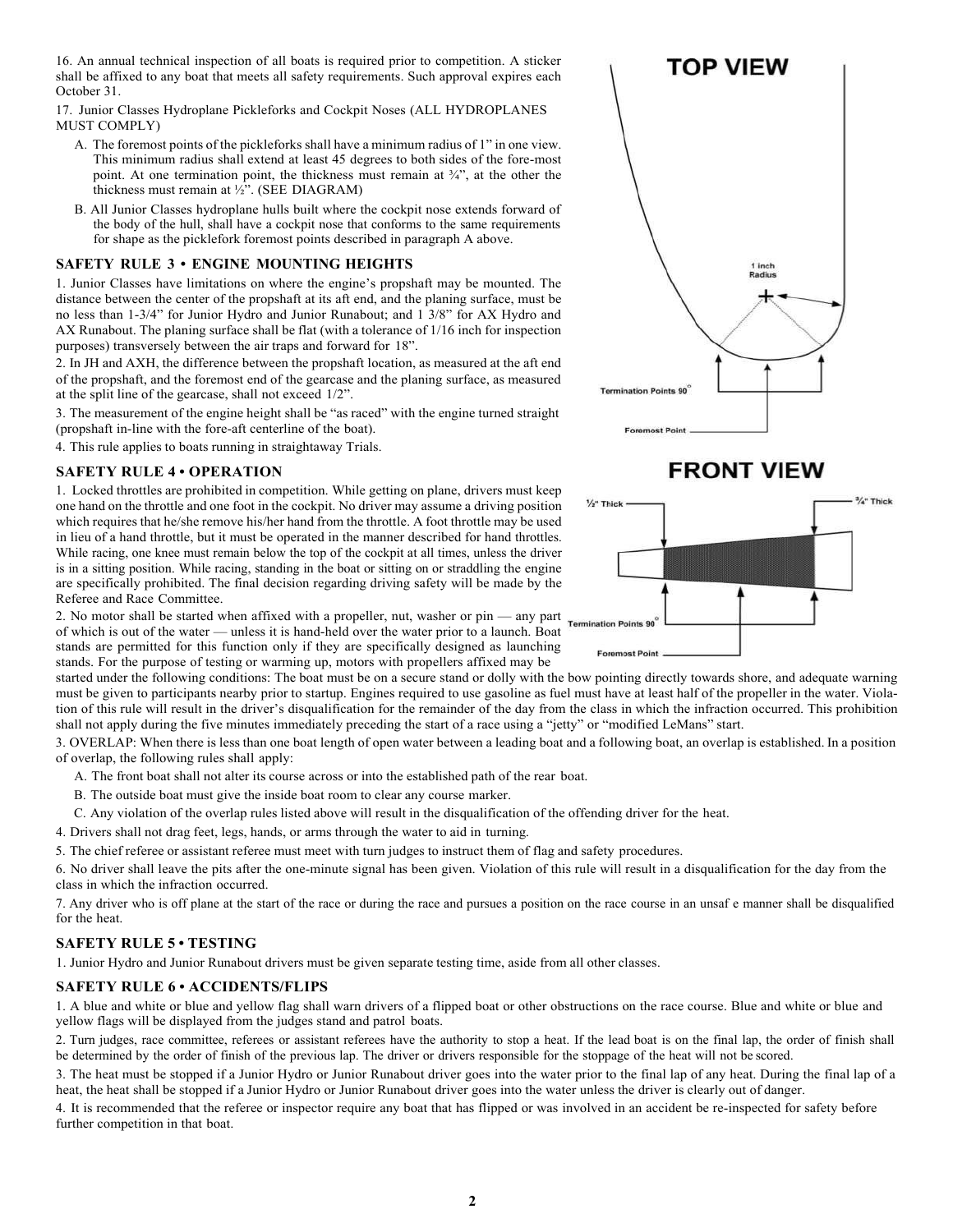# **SAFETY RULE 7 • COURSES**

1. The race course shall be marked with soft buoys that do not damage, deflect or upset boats.

2. In laying out courses, race committees are urged to take into consideration the safety of the contestants with regard to obstacles, traffic and other dangers. It is recommended that the distance from the starting line to the entrance buoy of the first turn be at least 1,000 feet where possible.

## **SAFETY RULE 8 • AGE REQUIREMENTS**

1. Junior Hydro and Junior Runabout drivers must be at least nine years of age, determined by birthdate. Drivers may not compete in Junior Hydro and Runabout classes after the end of the racing season in which they turn 16 years of age. AXH and AXR drivers must be at least 12 years of age.

# **RACING RULES FOR JUNIOR CLASSES**

# **RULE 1 • GENERAL**

1. Only a regular member club of the APBA may conduct APBA races.

2. In order to be eligible to compete in the races sanctioned by the APBA an individual must:

- A. Be a racing member in good standing of the APBA.
- B. Be a member in good standing of a member club of the APBA. (Participants in special events are exempt from this requirement.)
- C. Register with the APBA National Headquarters for the class or category in which they intend tocompete.
- D. Show their current APBA membership card and club membership card (if required) to the local registration official when filing their entry or checking in at a regatta. Regardless of the class entered, the motor manufacturer, piston displacement and the class entered must be clearly specified on the entry blank filed at the regatta.
- E. Display an official racing number and meet all technical requirements of the class entered.
- F. Official Logo. All boats participating in APBA sanctioned events shall display in a highly visible location on essentially vertical surfaces, port and starboard, an APBA approved logo. APBA.ORG may be displayed in place of, or in addition to, the official APBA logo. "APBA" must be minimum dimension of 1.75" high and 7.25" long. Effective 11/1/17.

3. Junior Classes racing shall be governed by the By-Laws of APBA. All rule changes shall be governed by By-Law Article XII, Section12.7.

4. Subject to the provisions of the by-laws of this association, Junior Classes racing shall be conducted under the supervision of the Junior Classes Committee. Except as noted in Rule 14 below, and subject to the by-laws of this association, the decisions of the Junior Classes Committee shall be final in all matters pertaining to the administration and interpretation of the Junior Classes rules.

5. The Junior Classes Committee shall have the power to review any and all paperwork resulting from its races and time trials and shall have the power to correct any errors up to 90 days after the event.

6. At the sponsor's request, Junior drivers shall wear uniforms consisting of a minimum of long pants and shirts with racing identification. Such a request must appear on the race circular.

7. Junior drivers may not utilize radio communication with the following exception: "New" drivers in these classes (see Rule 1 for definition of "new") may utilize radio communication at non-championship and non-record races.

8. Participants in Junior Hydro and Junior Runabout may receive outside assistance prior to the completion of a heat.

## **RULE 2 • REGATTAS**

1. The Referee and Inspector must be chosen from the lists of Referees and Inspectors, approved by the appropriate category chai r and region chair.

2. In the event a driver cannot attend a Drivers' Meeting because of extenuating circumstances, it shall be the privilege of the Referee to permit the driver to be excused. Any driver who answers for an absent driver at the drivers' meeting shall be disqualified for the day.

3. In the Junior Classes, the same boat and motor must be used in all heats of a race where points of a heat are counted in the final standings. It shall be legal to change engines between elimination heat and/or final heats only if there is irreparable damage to the engine. However, the contestant must notify the Inspector, make proper notification and registration prior to the finals at the registration stand, and present both engines to the Inspector for inspection immediately following the final heat. It shall not be legal to change boats between elimination heats and/or final heats unless the boat is deemed damaged and unsafe by the Inspector or Referee. Drivers in different qualifying races or heats may not use the equipment previously used in qualifying for the same event.

4. At least one qualified turn judge approved by the Referee shall be required in each turn. All turn judges should be APBA members. The Referee will review the proper interpretation of the overlap rule prior to the start of the race. All overlap violations will be called by the turn judges and/or Referee. All disqualifications will be carefully reviewed by the Referee.

5. Boats shall race without handicap or time allowance, unless the race specifically is designated as a handicap race. No record made in a handicap race may be claimed as an official record.

6. Special races run under restrictions other than those embodied in these rules may be included in circular, but no official record shall be allowed for speeds in such races. Marathon races for Junior Runabout shall be counted as special races.

7. The race for each class shall consist of up to three (3) heats. The maximum number of boats competing in any heat shall be determined by the Referee after consulting with the racing Commissioners present. In Junior Classes, the maximum number of boats allowed to participate in any closed course heat shall not exceed twelve (12); this twelve (12) boat maximum does not apply to marathon races. Due consideration shall be given to safety at the particular course. The maximum number of boats need not be the same for every class.

8. If the total number of entries exceeds the number determined to be safe for the race, this number shall be separated into elimination heats by drawing lots. Secondary qualifying heat(s) may be run for all those entrants not previously qualified to fill the field to its announced maximum. In the event a secondary qualifying heat is run, no points will be awarded for the secondary qualifying heat. When elimination heats do not result in a full field for the final heat, the race committee shall fill the field by selecting additional boats in the following sequence:

A. Boats which finished an elimination heat but not high enough to qualify, in order of least recorded time.

B. All other boats that were entered in the race except those previously disqualified from the class.

C. If the boats in the last group (B) overfill the field, the exact number is to be selected by lot.

9. The local Race Committee may run one-heat races provided that notice has been given to drivers on the race circular. If circumstances beyond the control of the Race Committee develop, they may also run a one-heat race. This rule does not apply at the Nationals where the appropriate category chair must give approval.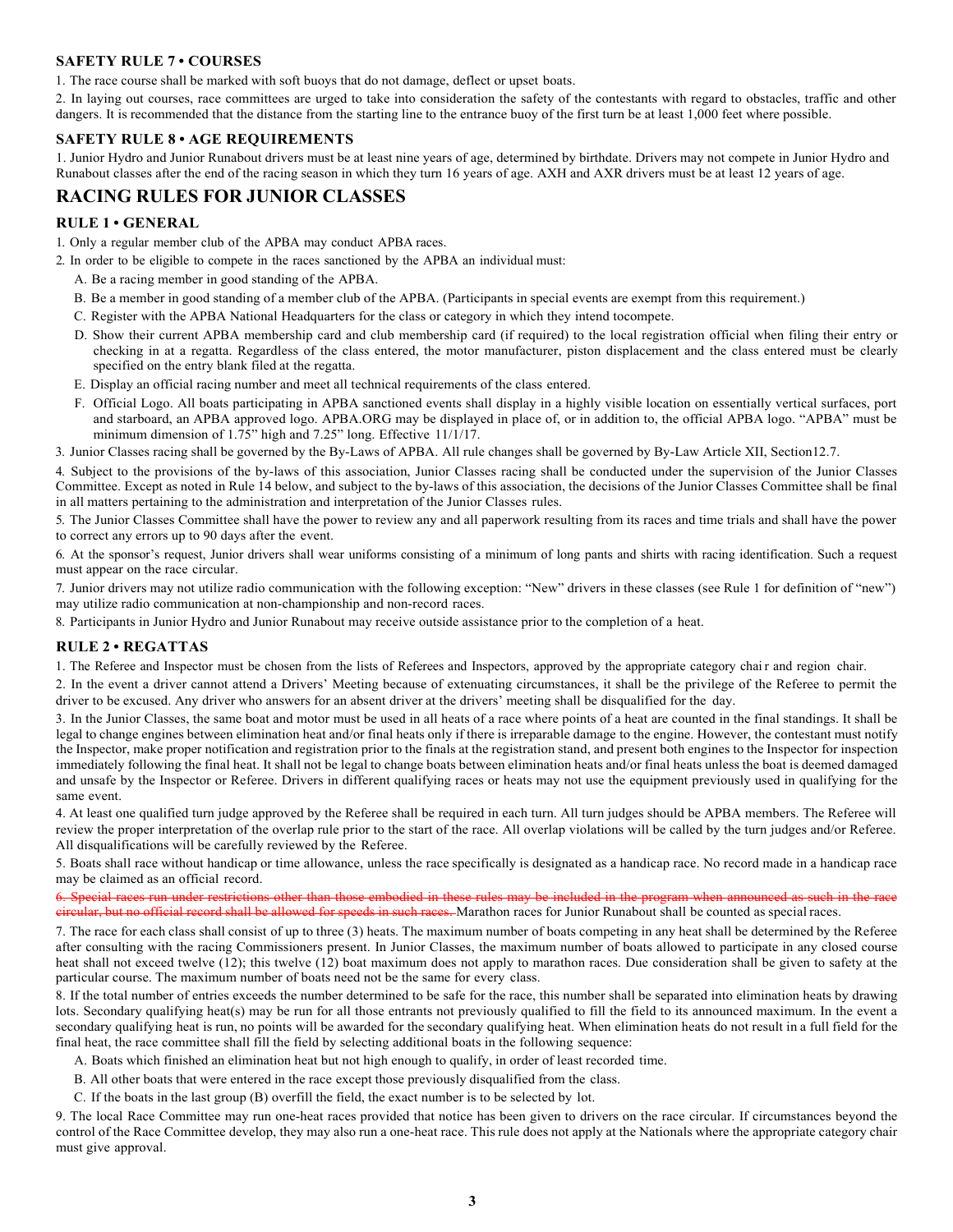10. Each heat shall be a maximum of approximately five (5) miles and shall be a minimum of three (3) laps. However, the Referee is empowered to reduce the number of laps if, in his/her judgment, such action would be in the best interests of the race sponsor and the drivers.

11. It is permissible for the race committee to schedule and run one additional race for any class or classes it chooses on any single sanction so long as the same is published on the circular. All races must be scheduled for 2 heats.

## 12. AXR **and JR** Marathons

- A. The race may consist of one or two heats. If the race consists of two heats, they shall be on successive days and the winner in each class shall be determined on the basis of total points scored in the two heats.
- B. The AXR **and JR** class**es** may be run separately or combined with other marathon classes at the discretion of the race committee. There must be a minimum of three (3) bona fide **starters in both AXR and JR individually**, to qualify for national points.
- C. Each heat shall not be less than 20 minutes or 15 miles in length from start to finish.
- D. Either Jetty (modified LeMans) or clock starts will be accepted.
- E. Regular points will be awarded to the winners of the overall race.
- F. If the race consists of two (2) heats, there will be no change of equipment between heats unless equipment is damaged beyond repair. If equipment is changed but not damaged, points for the first heat shall not be counted in the overall standings.
- G. The race may be point-to-point form or a closed course of any size.
- H No claims for records will be entertained.
- I. In lap marathons, any entry sinking or damaging a buoy will be penalized one lap.
- J. In lap marathons, any entry jumping the gun will be penalized one lap. In the event of a restart, any entry jumping the gun will be penalized one lap. In general, each entry shall be penalized one lap of each gun jump.
- K. In the event a boat starts the heat but does not finish it, that boat shall be scored in the next available position behind all other boats which have finished the heat. In the event multiple boats start the heat but do not finish it, those boats not finishing shall place according to last completed lap finished under power. In the event that multiple boats drop out on the same lap, each boat will receive the average of the sum of the tied positions. This rule only pertains to closed course lap marathons where the entire course is visible from the judge's stand.

#### **RULE 3 • RECORDS**

Records in Junior Classes shall be awarded as follows.

1. Competition records of five (5) miles shall be established on surveyed courses laid out in laps measuring one and one quarter (1-1/4), or one and two thirds (1-2/3) miles and recorded separately.

2. Three (3) mile records shall be established on a 3/4-mile course, 4 laps. The 3/4-mile course will be required to use the layout supplied by APBA National Headquarters. Junior Classes may also establish competition records of three (3) miles on a surveyed course of one (1) mile per lap and recorded separately.

3. With the exception of straightaway records, in order for a driver to qualify for a record, there must be a minimum of four (4) bona fide starters in the heat. For Junior Classes there shall be no requirements on the number of finishers in the heat or the timing of the finish of any boat in the heat relative to another boat in the heat.

4. For Junior Classes, straightaway records shall be set over a one (1) kilometer or ¼ mile course.

5. There shall be no records for lap speeds.

6. If two records are established in the same class within a four-day period, the fastest record will be approved, regardless of the time difference between the two records.

7. Upon request, the Junior Classes Committee will sanction and supervise time trials for any UIM racing class or classes. In such case, UIM rules will apply.

8. The highest speed attained in a class at each event which equals or betters the previous record speed multiplied by 1.003 shall qualify a driver for a record, provided the driver and the equipment meet all other requirements for that class.

9. Any competition records in the Junior Classes must be set using a clock start.

10. All records established in JH and JR prior to the 2005 racing season shall be frozen and new records will be established.

# **RULE 4 • START & FINISH**

1. At all races a preparatory signal shall be given three (3) minutes before the start of the heat and, at this time, at the judges stand, a green flag will be displayed. The race committee may extend the period prior to the start of the heat to four or five minutes for some or all classes if local conditions warrant. Additionally, at non-championship races and Divisional Championship Races a "short" three-minute period (less than three minutes) may be used when announced at Drivers Meeting and all boats entered in that heat are on the course, planed off and in the milling area.

2. There shall only be one (1) start per heat. Boats crossing the starting line during the last thirty (30) seconds before the start shall be disqualified; this time period may be shortened by the referee when local conditions warrant. Any boat passing the 500' marker during the last fifteen (15) seconds before the start is committed to the start and must maintain a straight line; this time period may be shortened by the referee when local conditions warrant.

3. The start shall be final, even if there is only one (1) legal starter. In the event there is no legal starter, the heat shall be cancelled.

4. With the exception of divisional and national championship closed course regattas, "Jetty" or "modified LeMans" starts are permitted if so specified on the race circular. The contestants participating in a jetty start will be assigned starting positions by lottery. Prior to the start signal, all engines will be stopped and the boat attended by no more than three crew members. A preparatory starting signal will be given. A member of the race committee will start the race by waving a flag. Either a crewmember or driver may start the engine. If the engine does not start on the first attempt, the crew members may receive additional assistance.

5. With the exception of closed course divisional and national championships, "flag" starts are permitted if so specified on the racecircular.

6. A heat may be cancelled if fewer than three (3) boats cross the starting line except when a previous heat in the race has been run. However, if the first heat of a race is started with at least three (3) bona fide starters, a rerun of that heat must be run if there is at least one (1) bona fide starter. If a previous heat for the class has been run, any subsequent heat shall be cancelled only if no bona fide starters cross the starting line or if all boats cross the starting line before the gun.

7. A legally started heat cannot be cancelled. In the event that a stoppage of a heat is necessary and the lead boat is on the final lap, the order of finish shall be determined by the order of the previous lap. The driver or drivers responsible for the stoppage of the heat will not be scored. If the lead boat is not on the final lap, the heat must be restarted and cannot be cancelled unless there are no legal starters.

8. The referee may call for the restart of a heat under the following circumstances: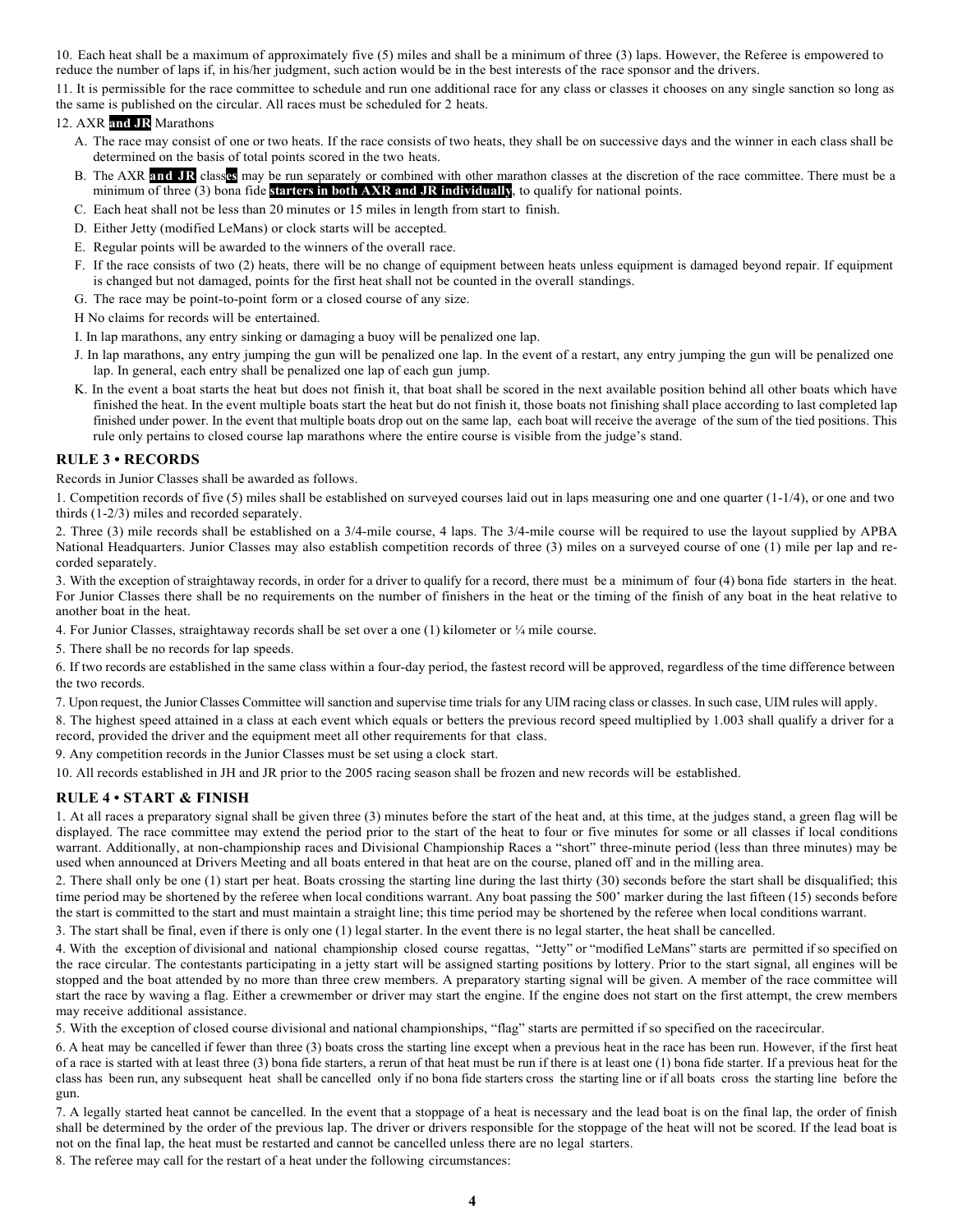- A. if officials or their equipment have performed in error,
- B. if officials have failed to record those boats jumping the gun, or
- C. due to the stoppage of the heat caused by an accident or other on-the-course issue. Should a restart be required due to a stoppage, all boats that are responsible for the stoppage of the original heat, or any restart of the heat, may not participate in any restart. All other drivers entered in the original heat, including gun jumpers, may participate in any restart. In Junior Classes, drivers who committed a driving infraction (other than jumping the gun) may not participate in any restart. In JH & JR, those that are responsible for the stoppage of a heat may not participate in the restart of that heat. Upon any additional reruns of the heat, any drivers who were previously ineligible for the rerun, may participate in the restart and only the drivers who committed a driving infraction (other than jumping the gun) may not participate in any restart. This rule is in effect from the time boats entered in the original heat leave the pits until a winner is established.

9. All races shall have a photographic start. In the event that a snapshot is taken, all races must have at least one camera electronically synchronized with the starting clock. In the event that a video camera is used, the video must record the moment when the starting clock reaches zero (0). The camera shall be aligned with the starting line markers as the drivers' reference point exists. If the markers shift, the camera should be trained upon the point actually used by the drivers to determine the location of the starting line. Use of the camera is purely an "aid" to those who "call" the start. Upon request, pictures of the start are required to be shown to the drivers' representative. In the event of a camera or film failure, the Referee will, with the assistance of the Race Committee, render the necessary decision.

## **RULE 5 • COURSES**

1. It is recommended that there be a minimum of four turn markers in each turn.

2. Floats used for finding anchors or ropes are not racing markers.

3. The driver of a boat that damages or dislodges a buoy, causing damage that requires race-delaying attention by the race committee, shall be disqualified for that heat.

4. The starting line must be marked with two (2) buoys. One of these starting buoys serves as an inside course marker; the other serves as the outside course marker.

5. When not otherwise specified, all marks shall be passed on the driver's left-hand side. Any contestant who fails to turn a mark may validly continue in the heat, provided the contestant returns to the mark and passes it in the proper manner and then continues his course. Running an extra lap shall not constitute a fair turn.

# **RULE 6 • RACING NUMBERS**

Each racing member owning a boat or boats shall annually request National Headquarters to assign him/her a racing number for each category raced. This number, or numbers, shall be valid for the current membership year. The racing member will use these numbers on all boats of all classes which he or she may enter in given category's races. The racing number shall consist of a letter designating the geographic section of the country where the owner resides and an assigned number. The assigned number shall range from 1 to 999. The official racing number must be displayed on both sides of the boat in accordance with the following procedures:

1. Hydroplanes and runabouts shall be affixed with vertical numbers on both sides of the boat. Numbers must be a minimum of six (6) inches in height and one (1) inch stroke where space permits, and shall be black on white or white on black. The background must be solid. There shall be at least one (1) inch background border around each number and letter, where space permits. There shall be a minimum of one (1) inch spacing between each number and letter, where space permits.

2. In addition to vertical numbers and letters, it is recommended that hydroplanes have deck numbers and letters. These deck numbers should be placed on a solid background that contrasts strongly with the color used for the deck numbers.

3. The numbers must be so displayed as to be clearly visible at all times, and shall be securely attached in such a manner that they will not be lost

or defaced during a race. The race committee shall have the power to warn, or disqualify without previous notice, any driver who races with improper or illegible numbers.

6. A temporary number, such as an "X" or "I", may be used. However, only one (1) regatta will be allowed without a regular number properly displayed on the hull.

7. In the event one owner enters two boats, both of which carry his/her assigned racing number in the same race, it shall be the owner's responsibility to affix a temporary identifying mark to his/her second entry to assist the scorers in identifying the drivers. The identifying mark shall be in the form of the letter "I" following the official racing number. If the owner enters three boats in the same race, the third entry shall have two such identifying marks following the official racing number, and so forth. Such temporary marks are for the use of the local headquarters or race committee and have no official standing at National Headquarters.

8. With the exception of the temporary numbers mentioned above, and CBF members using a CBF number, no one will be allowed to compete in a regatta without a letter designation and number displayed on the hull.

9. The following letters indicate the residence of Junior Classes boat owners. The letter is to be on the right of the number.

- A. Maine, New Hampshire, Vermont and M. Michigan
- B. Massachusetts N. New York
- C. California, Nevada, Arizona, Hawaii P. Pennsylvania
- CE. Eastern Canada: Ontario, Quebec and Maritime Provinces Q. Delaware
- CP. Central Canada: Alberta, Saskatchewan, Manitoba R. Oregon, Washington, Idaho
- CW. Western Canada: British Columbia S. Ohio
- 
- E. Virginia, West Virginia, Maryland, District of Columbia U. North Dakota, Wyoming, Montana, Colorado, Utah
- F. Florida, Georgia, Alabama V. Illinois
- G. Minnesota, South Dakota W. Wisconsin
- 
- 
- K. Kentucky, Tennessee
- $L$ . Louisiana, Mississippi, Arkansas
	- *Boat numbers with the letter "O" are no longer assigned.*
- 
- 
- 
- 
- 
- 
- D. Connecticut, Rhode Island T. Oklahoma, Texas, New Mexico
	-
	-
	-
- H. Indiana X. Iowa, Nebraska
- J. New Jersey Y. Kansas, Missouri
	- Z. North Carolina, South Carolina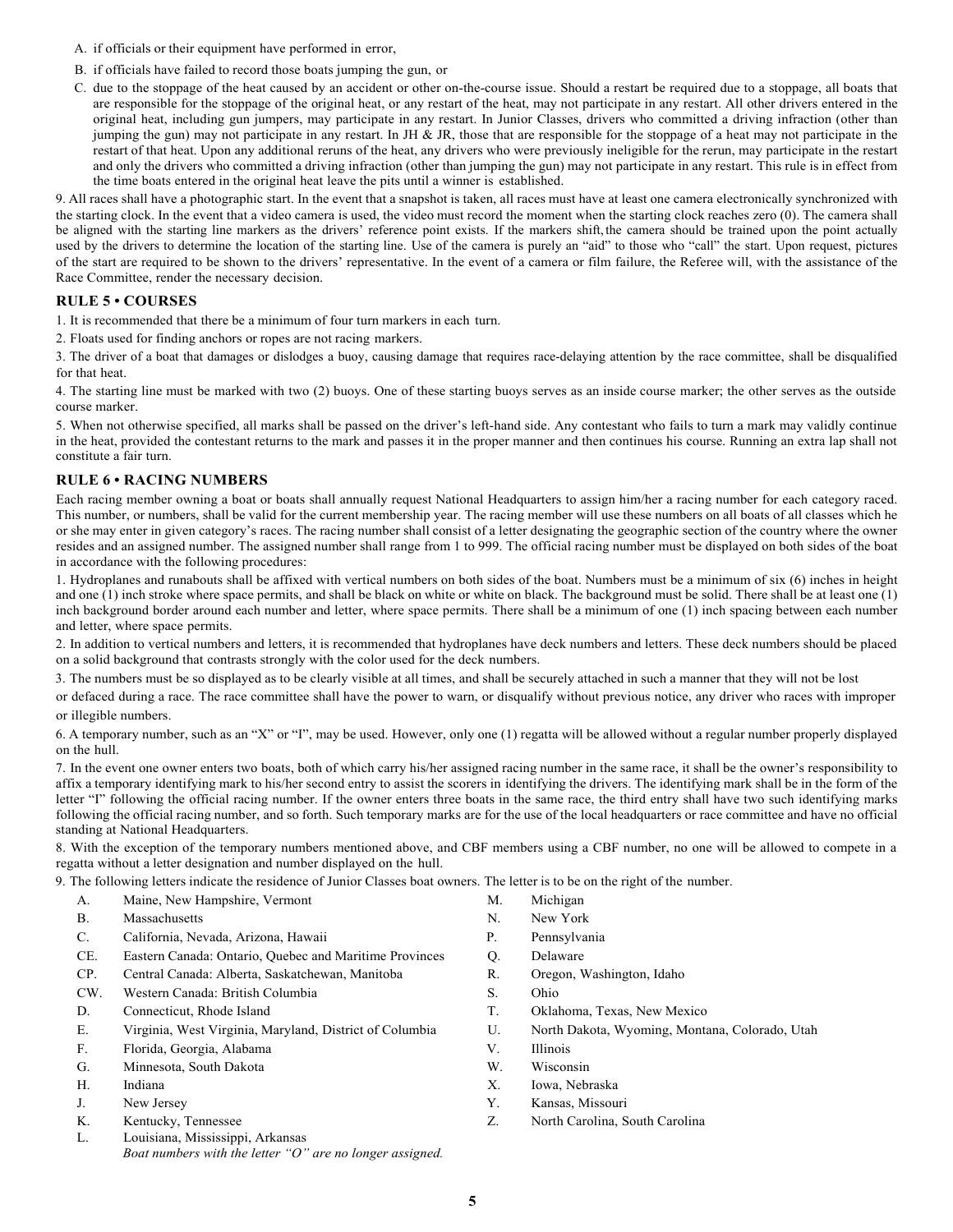# **RULE 7 • BOAT NAMES AND ADVERTISING**

The APBA reserves the right to review boat names and advertising displayed on members' boats, and the Executive Director may at his/her discretion refuse to issue boat numbers to any applicant if, in the Executive Director's estimation, a boat carries advertising or a name which is obscene or might be of such a nature as to cause embarrassment and cast any discredit on the sport of powerboat racing. A Race Committee may r efuse entry to any contestant who violates the letter or spirit of this rule.

## **RULE 8 • MEASUREMENT AND INSPECTION**

1. Motors, hulls and other equipment subject to these rules shall be inspected by the Inspector, and a report of any violation of rules and regulations submitted at the earliest possible moment to the Race Committee for action. Except as noted below, it shall be up to the discretion of the Motor Inspector, under the direction of the Referee, as to the extent of the inspection conducted.

2. Racing equipment shall be available for examination previous to the race and if found not in compliance with any governing rule or regulation, unsafe, unseaworthy, or unmanageable, or if the owner or driver has failed to live up to the spirit or letter of the rules, the Race Committee may rescind the entry. Correction or substitution may be permitted if made previous to competing in the race, but the start shall not be delayed to allow compliance. Dismantling of motors before racing shall not be required.

3. The Inspector shall have the power after the finish of any race to order any contestant to dismantle his or her motor for inspection and measurement. 4. Each winning motor and each record-claiming motor and such others as may be designated by the Race Committee shall be inspected. There will be three levels of Inspection.

A. Level 1 – Inspection to be conducted at all races shall include:

- Height
- Weight
- Tuck
- Set-back
- Fuel with Digatron meter

B. Level 2 – Divisionals and North American Championship Races

- All items from a Level 1 inspection
- Gearcase dimensions will be checked with the gearcase template inspection tool
- Restrictor plate must be removed and measured
- Carburetor throat and venturi will be measured
- Combustion chamber volume must be measured
- C. Level 3 Summer National Championships and Record Races
	- All items from Level 1 and Level 2 inspections
	- Internal inspection of the motor to ascertain all internal dimensions comply with current J rules

A mixture of 50% Mineral Spirits and 50% TC III oil, or a mixture of 50% Mineral Spirits and 50% TCII oil, or a mixture of 50% Mineral Spirits and 50% Marvel Mystery Oil, **or a mixture of 50% Kerosene and 50% Marvel Mystery Oil** shall be used to measure the combustion chamber volume.

5. The driver shall be responsible for the condition of the motor and hull as raced. Errors on the part of the manufacturer, boa t builder, mechanic, or previous owner shall not excuse non-compliance with the rules.

6. For the purpose of national high points, equipment disqualifications will be scored as one race with zero points.

7. Upon refusal of inspection procedures at any regatta, said driver will be disqualified. Upon refusal of inspection procedures at Divisional, National or record-attempt regattas, said driver shall be suspended for a period of one year for unsportsmanlike conduct.

#### **RULE 9 • ILLEGAL EQUIPMENT**

Any driver who races a motor or hull that does not meet with specifications as quoted in these rules, will be disqualified and warned. With the exception of disqualifications for fuel, engine height or minimum racing weight, a second disqualification for the same offense in the same class within a six (6) month period will result in the automatic suspension of the driver for one (1) year from the date of the second disqualification. Note: Violations of a nonspeed-advantage nature are covered in General Racing Rule 18.

#### **RULE 10 • PRIZES**

1. Prizes shall be awarded in accordance with place of finish.

- 2. APBA points and prizes shall be awarded to the driver. The driver may, at his/her option, instruct the Race Committee to award the prize to the owner of the boat or motor.
- 3. If a contestant is disqualified, prizes shall be awarded to the next contestant on the basis of points awarded to the l egal boats in the corrected order of finish.
- 4. The local Race Committee may divide prize money on the basis of the individual heats, instead of on the basis of the entire race, when so specified in the regatta circular.

Notes:

- A. The listing of prizes on the circular, and return of prizes, are covered in the APBA General Racing Rules.
- B. This rule would not prevent the payment of expense money.

#### **RULE 11 • JUNIOR CLASSES PROPELLERS**

1. All Junior Hydro and Junior Runabout participants, except those using 60-J Mercury motors, must use APBA Junior Classes propellers to participate in championship events or earn National High Points.

2. JH and JR will have a set of 24 propellers that will be used solely at National and North American Championship races. These propellers are designated as "Junior Championship Propellers." The Junior Championship Propellers must be run for all qualifying and final heats at National and North American Championship races. It is the responsibility of the conducting club to return the Junior Championship Propellers to the APBA National Headquarters within one week of the finish of each championship event.

3. The APBA JH and JR Classes propellers will be distributed in a manner which is at the discretion of the conducting club. At National, North American

and Divisional Championships, the following procedure will be used.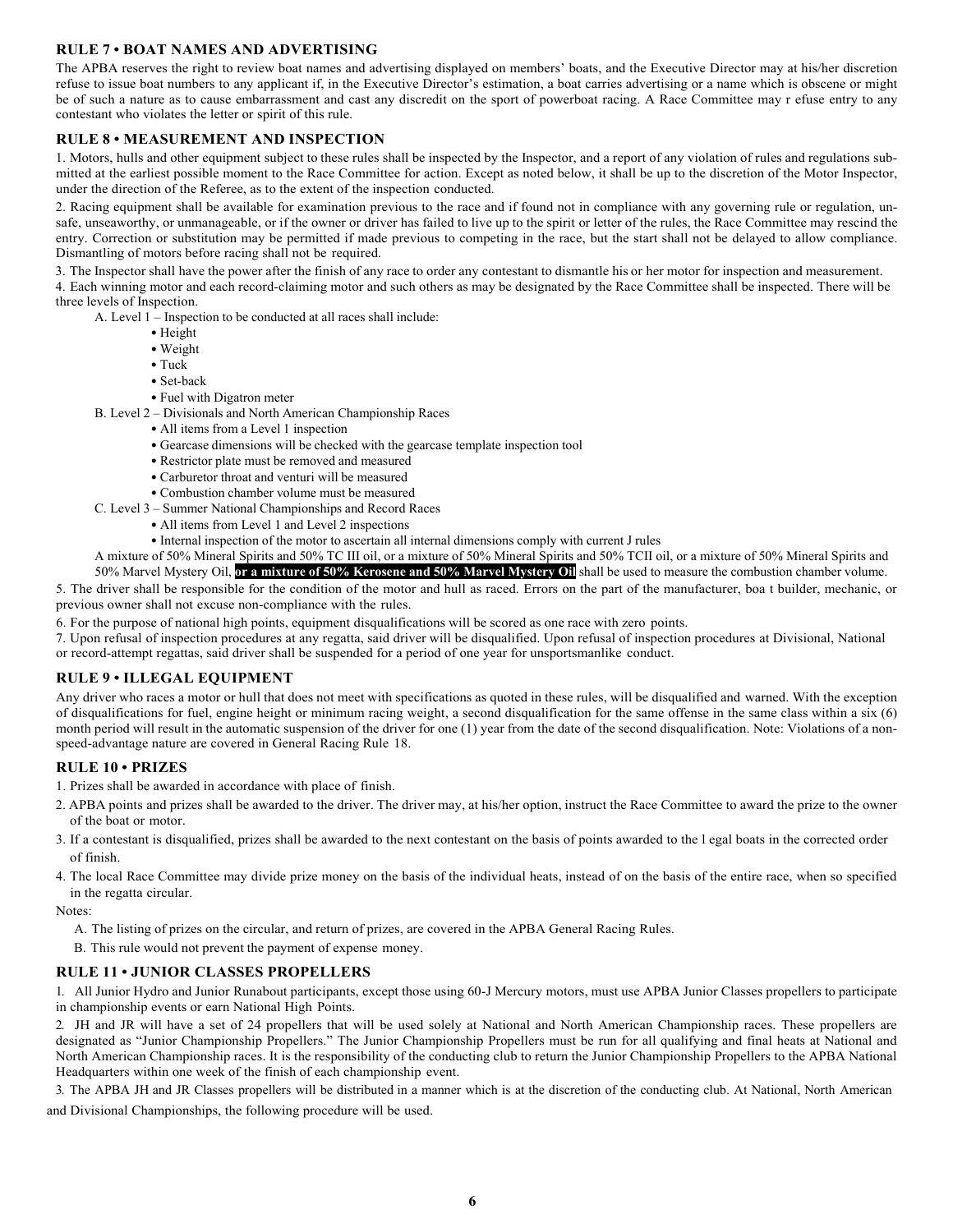- A. All props will be cleaned and numbered for distribution by a blind draw prior to the first heat of racing.
- B. Each driver will submit their APBA Membership Card for the race committee to hold before they draw for propeller(s). The card will be held until the propeller is returned at the conclusion of racing and the entry clears initial inspection.
- C. Prop Selection: For the Divisionals and events where APBA records are at stake, each driver will be issued one APBA Junior class propeller. The conducting club may require all competitors to change propellers between heats. Each driver will be allowed one opportunity only to exchange a prop.
- D. Junior Propellers, including Junior Championship Propellers, must be removed from the prop shaft in the presence of the inspe ctor or designee and redistributed after each qualifying and final heat. Drivers running props other than the ones issued to that driver on the checkout list will be disqualified.
- E. Prop drawings will be done for each day of racing. If elimination races are necessary, there will be separate prop drawings for elimination races and for finals.
- F. At the end of the elimination races, or end of the day of racing, all props will be turned back in before boats are released from the inspection area. The props will be cleaned, renumbered, and reassigned for the next day of racing or for Finals. Once propellers are returned, the driver will receive his/her APBA card back.

4. Junior Hydro or Junior Runabout records shall be recognized unless they are set with the APBA Junior Class propellers provided by APBA.

5. Any participant with the exception of race official who alters or marks on the propellers in order to later identify them will be fined double the currentcost of a new propeller.

# **RULE 12 • INQUIRY**

An inquiry is a communication to the officials from a driver requesting information, clarification of a decision, or interpretation of an occurrence on the race course. An inquiry must be made in writing to the designated drivers' representative and forwarded to the proper official for a timely answer. A fee will not be charged and it will be the responsibility of the inquiring driver to contact the drivers' representative for the race official'sanswer.

## **RULE 13 • PROTEST**

A protest is a written statement by a driver or owner to the Race Committee alleging violation of the rules affecting their particular class.

1. Any Junior driver may protest a violation of the rules by filing a written statement of the protest (setting forth specifically the rule or matter that is being protested) with the referee or assistant referee, along with a one hundred dollar (\$100.00) filing fee.

2. Protests involving the sanction or the manner in which the regatta is being conducted must be made within sufficient time to allow the alleged violation to be corrected. The Race Committee shall consider the protest and render a decision.

3. Protests involving the eligibility or legality of an entry must be filed in writing with the referee or assistant referee not later than one hour after the finish of the inspection in question, or one hour after the finish of the final heat of the day, whichever is later. Any driver wishing to file a protest after the final heat of the day has been completed must notify the referee or assistant referee of his or her intent to file a protest within fifteen (15) minutes of the time when the final class of the day clears inspection. The notification of intent to file a protest may be either written or verbal.

4. If a technical violation is alleged, the Inspector shall conduct an inspection of the equipment that is the subject of the protest and shall make a report to the Race Committee. The Race Committee shall consider the protest and render a decision. In such a case the Inspector shall be disqualified from voting on the ultimate question.

- A. The owner of protested equipment must present the protested equipment to the inspector immediately upon request of the Referee. Failure to present protested equipment shall result in disqualification.
- B. The inspector may impound components to determine their compliance with the rules.
- C. When a protest of equipment is lodged at a non-championship regatta and facilities (or equipment) are inadequate for complete engine disassembly and inspection, the protested components may be taken into custody by the referee or a person designated by the referee for insured shipment to the nearest qualified inspector for evaluation. The cost of the shipment, inspection, and reassembly (if requested) shall be borne by the loser.

5. No member of the race committee shall take part in any decision in which they have a direct interest.

6. Any party to the protest may appeal an adverse ruling under this rule pursuant to Rule 14 (below).

## **RULE 14 • APPEAL**

An appeal is a request by a driver or owner to the Junior Class Committee, or Junior Class Appeals Jury asking that a disqualification, or a decision that affects a driver, be reversed or changed. An appeal is a written statement that should be as detailed as possible. Written statements from witnesses may be attached to an appeal.

1. An appeal is made by filing a written statement with the Referee or assistant referee along with the appropriate filing fee. The appeal fee in the Junior Classes will be \$50.00.

2. Appeals must be in writing and filed within one hour of the adverse decision of the Race Committee or Referee, or one hour after the finish of the final heat of the day, whichever comes later. Any driver wishing to file an appeal after the final heat of the day has been completed must notify the referee or assistant referee of his or her intent to appeal within fifteen (15) minutes of the time when the final class of the day clears inspection. The notification of intent to appeal may be either written or verbal.

3. When an appeal is filed by a Junior participant at races other than National Championship events, the matter will be settled by the APBA Junior Class Committee. When the appeal is filed by a Junior participant at National Championship events, the matter will be settled by an appeals committee. The appeals committee at National Championship events will consist of all the members of the Junior Class Committee present. In the event that fewer than three (3) members of the Junior Class Committee are present at the National Championships, the chair of the appeals committee shall appoint additional members to the appeals committee. The chair of the appeals committee will be the Chair, or Vice Chair if the chair is not present, of the Junior Class Committee. In the event that the Junior Class Committee has co-chairs, one of the co-chairs will be the chair of the appeals committee; the other co-chair shall be a member of the appeals committee with no special rights.

4. No member of a commission, the Junior Class Committee, or a Junior Class Appeals Jury shall take part in a decision in which he/she has a direct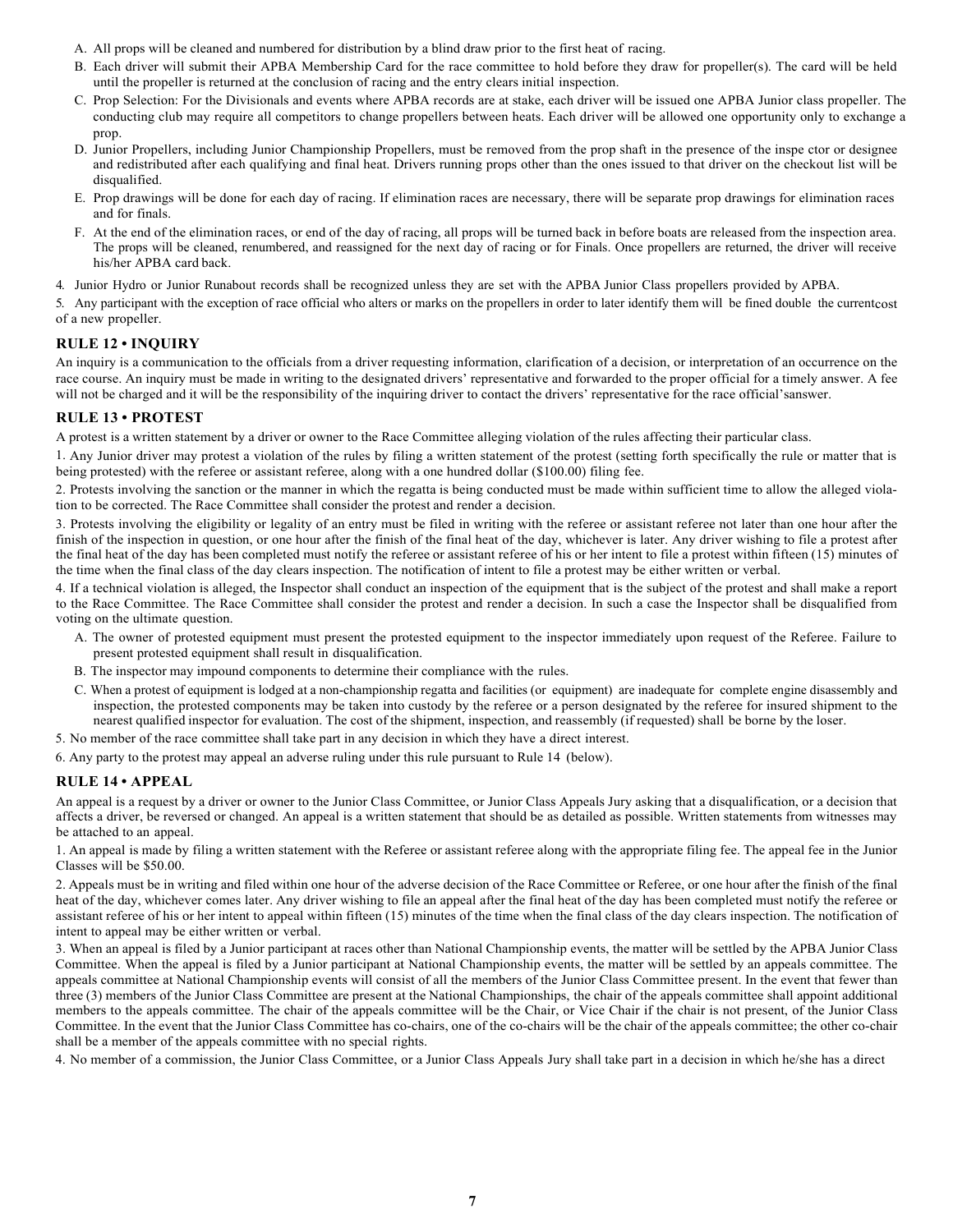interest.

5. If a technical violation is alleged, the Inspector shall conduct an inspection of the equipment that is the subject of the appeal and shall present a report to the appropriate decision-making body.

6. A copy of all appeals shall be sent by the referee immediately to the Chair of the Junior Class Committee. Ten days will be allowed for postmark of evidence and testimony mailed to the Committee from all parties concerned.

7. A driver who appeals a suspension may continue to race until the appeal is decided upon by the appropriate decision-making body.

8. Decisions of the Junior Class Committee or Junior Class Appeals Jury shall be based on the rules set forth for the APBA. However, because no set of rules can cover all contingencies, the decision-making body shall be guided by its own judgment of fair racing. In rendering such judgment, the decisionmaking body may avail itself of counsel from the referee. Subject to the provisions of the Bylaws of this association, all decisions of the APBA Junior Class Committee or Junior Class Appeal Jury shall be final.

# **15 • HIGH POINTS**

1. For all sanctioned Junior Class regattas, National Headquarters will tabulate points on a race basis to all drivers competing in sanctioned regattas as follows:

| Order of finish | Regular/ Regional North American Championships/Divisionals | National/World Championships* |
|-----------------|------------------------------------------------------------|-------------------------------|
|                 |                                                            |                               |
|                 |                                                            |                               |
|                 |                                                            |                               |
|                 |                                                            |                               |
|                 |                                                            |                               |
|                 |                                                            |                               |
|                 |                                                            |                               |
|                 |                                                            |                               |
|                 |                                                            |                               |
|                 |                                                            |                               |
|                 |                                                            |                               |
|                 |                                                            |                               |
|                 |                                                            |                               |
|                 |                                                            |                               |
|                 |                                                            |                               |
|                 |                                                            |                               |
|                 |                                                            |                               |
|                 |                                                            |                               |
|                 |                                                            |                               |
|                 |                                                            |                               |

Scoring shall be counted down to the 20th position in each class.

### *\* Bonus Points for World Champions only awarded if World Championships are held in the United States.*

2. All boats crossing the starting line in any heat of the race will be scored nationally as having competed. Boats not scoring any overall points will be credited nationally as having competed with zero points. Races will be scored in accordance with General Racing Rule 21.

3. National High Point Championship shall be based on up to three (3) bonus point races (Divisional Championships, National Championships, and North American Championships) plus the best 12 of the first group of 15 regular races. "Best" is defined as the races with the highest number of points scored. If a contestant does not run one, or more, bonus point races, the point total shall include the next regular race or races.

4. **For Divisionals and other non-national championship races,** there must be at least three bona fide starters for a race to qualify for national points. In addition, in order to earn bonus points at national championship events, there must be elimination races in the class or there must be at least eight bona fide starters. **Note: North American Championships require four starters, excluding step-ups, in at least one heat. (See Racing Rule 19)**

5. In the event two or more boats have scored the same number of points and also have identical elapsed time for both heats, the match will be awarded on the basis of the fastest individual heat.

6. The Junior driver(s) winning the APBA National High Point Championship in each class shall be awarded the 2 -US number.

7. The No. 1, followed by the letter designating the state, shall be given to the driver residing in each state or geographical section who accumulates the most points in either Junior Hydro or AX Hydro; and to the driver in each state/section who accumulates the most points in either Junior Runabout or AX Runabout.

8. Points scored in **JR and** AXR marathon events shall not be counted toward closed course high point championships.

9. Separate points for marathon racing will be tabulated on a national basis by National Headquarters.

## **RULE 16 • FUEL**

1. Only motor fuel compounded of gasoline, and petroleum oil and/or synthetic oil, shall be used.

2. Additives which produce power in excess of that produced by standard pump gasoline and petroleum base oils shall not be permi tted. The list of illegal additives includes, but is not limited to, alcohols, nitrates, and other oxygen bearing compounds. Gasohol is not a legal fuel. The baseline for determining legal fuel will be a zero reading on a Digatron meter or equivalent as defined by the Stock Outboard Inspection Manual. At each regatta the inspector may purchase a sample of local gasoline, mix it with TCIII oil at a ratio of 8:1 and test it according to the technical manual. If the test fuel exceeds the zero Digatron threshold, the higher reading will become the maximum limit of the day. The source and grade of the gasoline must be announced when registration opens. At that time, testing equipment must be available to all competitors. This rule is not applicable at championship (Nationals, Divisionals, North American) races, straightaway or record races. Any driver using fuel which does not meet this rule will be disqualified. Additional fuel disqualification in the same day will result in the driver being automatically suspended for the remainder of the day. A driver may appeal a fuel disqualification by following the appeal procedure as covered by Rule 14. The driver must do this before leaving the inspection area, so a sample of the subject fuel can be collected and other tests performed with complete assurance that there has been no substitution or addition. All cost for trans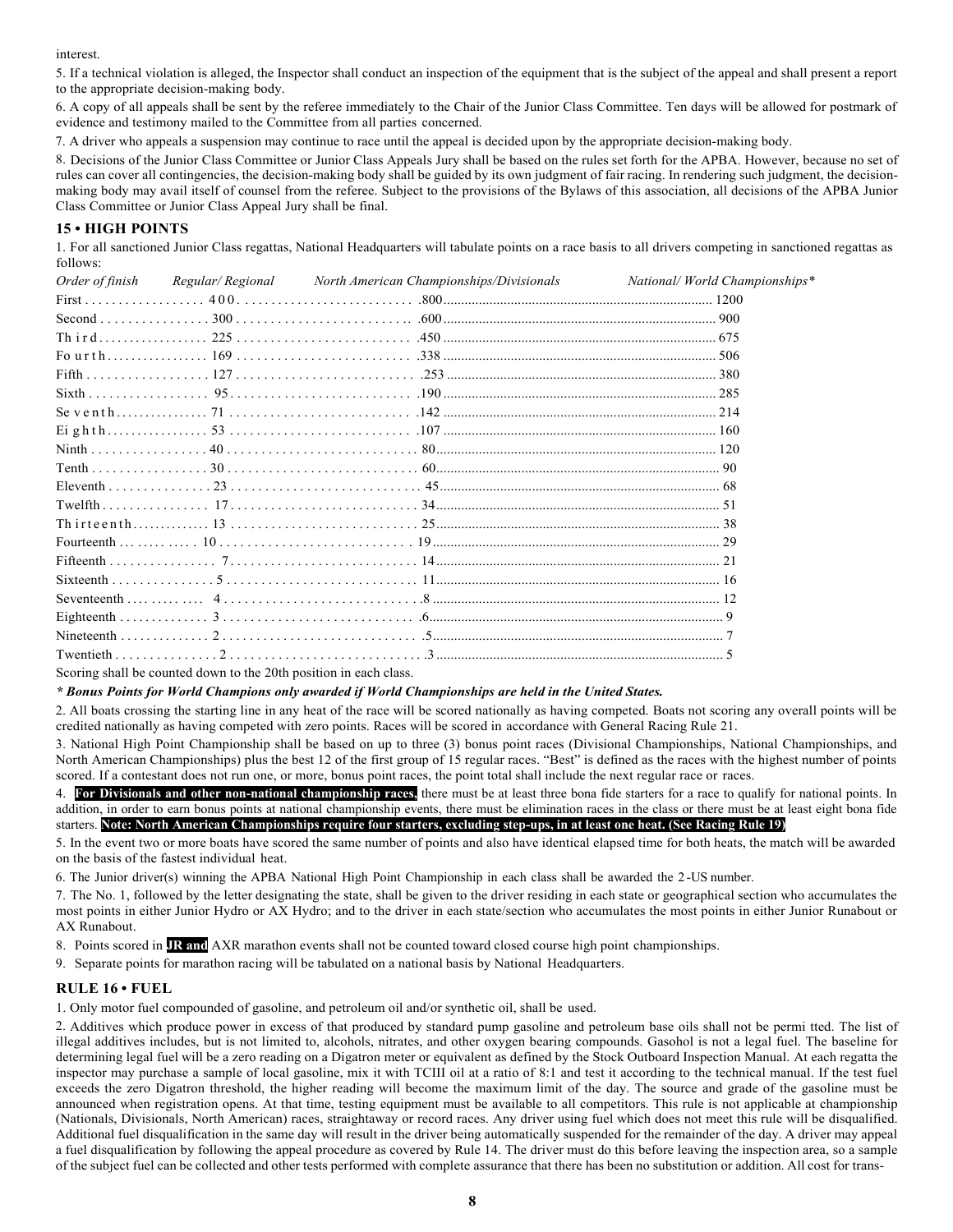portation and such tests will be assessed against the appealing member. It is advisable to have unknown gasoline and oil checked before competition. Guidelines for fuel inspection procedure and equipment are in the current Stock Outboard inspection manual.

- A. A 1.050" gas tank opening is required to accommodate the fuel meter.
- B. For the Junior Classes, the Digatron meter will be calibrated at a setting of -75 in Cyclohexane. In addition to other tests, the Germaine Reagent Test may be used for the JR, JH, AXR and AXH classes. If fuel tests positive for reaction according to the Germaine Reagent Test, the fuel is illegal and the driver must be disqualified.

# **RULE 17 • CLASSES AND MOTOR ELIGIBILITY**

1. MOTOR ELIGIBILITY. The following are approved legal motors for use in the Junior Classes:

- A. The Mercury 60-J
- B. "The 13.2 CID OMC-A with an approved restrictor opening of a maximum diameter of 0.562 inches for JH and JR (there will be no further increases in restrictor opening size; however, the J Committee may reduce that size if required in order to maintain the Mercury motor in rule 17.1.C as the dominant engine) and with approved restrictor at a maximum diameter set by the Junior Classes Committee for AXH and AXR.
- C. The 15.9 cubic inch Mercury 15 (produced in 1999 or later) with approved restrictor for JH and JR and with no restrictor for AXH and AXR.
	- D. For the purpose of testing and evaluation the J committee may approve the racing of prototype restrictor plates in currently approved motors. Prototype restrictor plates may be used in motors raced at any non-championship event. An entry with a prototype restrictor plate used shall be counted as a legal entry for all purposes with the exception of awarding of national high points, championships, or records to the driver of the prototype motor. In such cases, a race in which a prototype restrictor plate is used shall be scored such that the place points are awarded as if the motor with the prototype restrictor plate entry did not exist. Granting prototype status in no way obligates the J committee to approve a specific restrictor plate for use in a motor for J racing. Petitions for prototype status shall be filed with the J chairman and shall be decided by the J committee. Prototype status shall be reviewed annually by the J committee. When a motor with a prototype restrictor plate is raced a copy of the scorer's lap sheet shall be mailed to the J chairman.
		- 1) Any entry running a prototype restrictor plate shall run a banner or identifying mark attached to the motor identifying the entry's prototype status.
- 2. MOTOR RULES. See inspection and technical data.
	- A. The engine shall retain the factory colors and decals, with the following exceptions:
		- 1) The powerhead may be either painted or unpainted. If it is painted, the color must be the same as the original color.
		- 2) Gearcases must be painted original factory colors or have no paint. Unpainted gearcases may be polished.
	- B. The engine shall be operated with the production upper and lower motor covers installed and supplied by the manufacturer. Air inlets into cowlings must remain closed as in original factory condition, either with plugs or with tape. Any year OEM motor cover may be used, i.e. Johnson or Evinrude for OMC motors, Mercury/Mariner covers for Mercury motors. It is permissible to permanently affix bracketry to the motor cover and lower pan to install cover hold downs.
	- C. The mounting of a fuel tank to the engine or steering bar is prohibited.
	- D. Any type or make of spark plug is permissible.
	- E. Adjustable high speed carburetor jets are not permissible. Larger or smaller fixed jets are permissible.
	- F. The addition or removal of material from the flywheel is prohibited.
	- G. Polishing or removal of material on the carburetor or exhaust system is prohibited.
	- H. Broken parts may be repaired by welding or use of plastic compound, if all contour and dimensions remain as original. Broken skegs and cavitation plates may be used provided that the edges of the break or breaks have not been filed or smoothed or otherwise altered.
	- I. It is permissible to repair stripped threads by tapping oversize, or using helicoils, or using threaded inserts.
	- J. The addition of engine thrust brackets is permissible.
	- K. Any make or type of bolt, nut, screw, stud or washer may be used (with the exception of the butterfly screw), provided it does not require alteration of the engine to permit its use.
	- L. It is permissible to secure the impeller to the prop shaft by any means.
	- M. Internal machined surfaces may be re-machined so long as minimum and maximum dimensions are met. Cast or forged surfaces must remain as cast with no alterations, bead blasting, media blasting, or polishing. It is not permissible to re-machine surfaces that do not have specific dimensions. The reed plate openings are cast surfaces and must remain as cast.
	- 1) The Motor Inspector may compare questionable parts to known legal or new parts to determine legality.
	- N. Electric starters shall be permissible.
	- **O. OMC**
		- 1) On the OMC A motors, safety wires must be in place from the steering bar-power head bolts. Drivers will be warned once before being disqualified. A powerhead may be fitted with double threaded studs and attached to the drive housing and through the steering bar brackets and secured with washers and self locking nuts.
		- 2) It is permissible to use non-OEM steering bars, steering bar brackets and throttle linkages. No modifications to the carburetor are permitted.
		- 3) Boyesen, Reeds part no. 122 shall be legal replacement parts.
		- 4) It shall be allowable to plug off the "water slot hole" with dimensions Z and Z11 in the engine specifications. It is also allowable to plug the small hole that is at the top of the water passage around the exhaust ports which has no dimensions in the engine specifications.
		- 5) The use of genuine OMC/BMC oversize pistons and rings is permissible. It is also permissible to use aftermarket pistons and piston rings, as long as specific specifications are met. Any oversize piston that conforms to the E, F, and M dimension is approved so long as it is 0.040" oversize or smaller and so long as the piston crown (dome) configuration conforms to the OEM piston and the maximum bore specification is maintained. (The piston crown and ring configuration on the Sierra/Napa/Dolphin 0.010, 0.020 & 0.030 oversize pistons as well as the oversize GLM, WSM, and Wiseco pistons are specifically approved.)
		- 6) Port openings may have plastic compound added for repair.
		- 7) Only those OMC restrictor plates sold through APBA and marked "APBA" may be used in OMC motors competing in the JuniorClasses.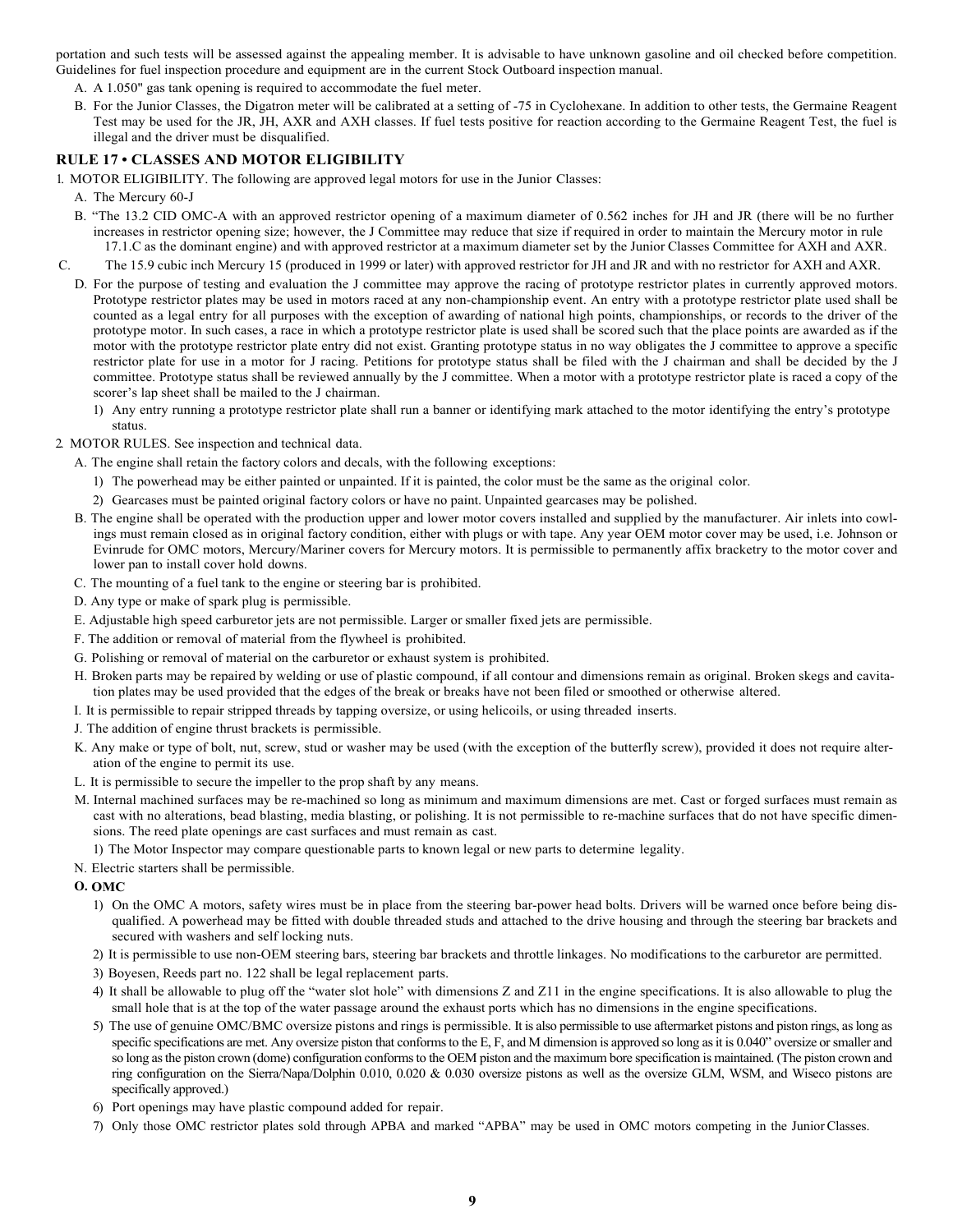|                      |                                                                 |                          |                              | <b>JOHNSON</b>             | <b>JKT</b> |  |
|----------------------|-----------------------------------------------------------------|--------------------------|------------------------------|----------------------------|------------|--|
|                      | <b>ENGINE MODEL</b>                                             |                          |                              | <b>EVINRUDE</b>            | <b>EKT</b> |  |
|                      |                                                                 |                          |                              |                            |            |  |
|                      | VOLUME OF COMBUSTION CHAMBER AT T.D.C.TO TOP OF SPARK PLUG HOLE |                          | MIN. CM3                     | 13.5                       |            |  |
|                      | NUMBER OF CYLINDERS                                             |                          |                              | $\overline{2}$             |            |  |
|                      | DISPLACEMENT (CUBIC INCH)                                       |                          |                              | 13.2                       |            |  |
|                      | <b>CYLINDER BORE</b>                                            | <b>STANDARD</b>          |                              | $2.188 + 0.007 / -0.005$   |            |  |
|                      | <b>DIAMETER</b>                                                 | 0.010 O.S.               | G                            | 2.198 +0.007 / -0.005      |            |  |
|                      |                                                                 | $0.0.20$ O.S.            |                              | 2.208 +0.007 / -0.005      |            |  |
|                      |                                                                 | $0.0.30$ O.S.            |                              | $2.218 + 0.007 / -0.005$   |            |  |
|                      |                                                                 | $0.0.40$ O.S.            |                              | $2.228 + 0.007 / -0.005$   |            |  |
|                      | <b>CRANK STROKE</b>                                             |                          | J                            | $1.760 + 0.008$            |            |  |
|                      | ROD LENGTH                                                      |                          | L                            | $3.000 + 0.006$            |            |  |
|                      | PISTON DIMENSION                                                |                          | Ε                            | $3.918 + 0.010$            |            |  |
|                      |                                                                 |                          | F                            | $1.868 + 0.010$            |            |  |
|                      |                                                                 |                          | M                            | $0.642 \pm 0.014$          |            |  |
|                      |                                                                 |                          |                              |                            |            |  |
|                      |                                                                 | <b>NUMBER PER PISTON</b> |                              | $\overline{2}$             |            |  |
|                      |                                                                 | <b>MATERIAL</b>          |                              | <b>CAST IRON</b>           |            |  |
|                      |                                                                 | THICKNESS                | <b>UPPER</b>                 | $0.068 + 0.002$            |            |  |
|                      | <b>PISTON</b>                                                   |                          | LOWER                        | $0.062 \pm 0.002$          |            |  |
|                      | <b>RINGS</b>                                                    | <b>DESIGN</b>            | <b>UPPER</b>                 | PRESSURE BACK              |            |  |
|                      |                                                                 |                          | LOWER                        | <b>RECTANGULAR</b>         |            |  |
|                      |                                                                 | <b>FREE DIAMETER</b>     | <b>UPPER</b>                 | $2.235 + 0.025$            |            |  |
| ၯ                    |                                                                 |                          | LOWER                        | $2.335 + 0.030 / -0.070$   |            |  |
|                      | NO. OF PORTS PER                                                | <b>TRANSFER</b>          |                              | 3 ROUND HOLES              |            |  |
|                      | <b>CYLINDER</b>                                                 | <b>EXHAUST</b>           |                              | 3 ROUND HOLES              |            |  |
| <b>SPECIFICATION</b> |                                                                 | <b>TRANSFER</b><br>А     |                              | 3.480 MAX                  |            |  |
|                      | PORT HEIGHT                                                     | <b>TRANSFER</b>          | A <sub>3</sub><br>3.490 MAX  |                            |            |  |
|                      |                                                                 | <b>EXHAUST</b>           | C                            | 3.680 MAX                  |            |  |
|                      |                                                                 | <b>TRANSFER</b>          | A <sub>1</sub>               | $0.625 \pm 0.010$ DIA*     |            |  |
|                      |                                                                 | <b>EXHAUST</b>           | C <sub>1</sub>               | $0.625 \pm 0.015$ DIA*     |            |  |
|                      | PORT DIMENSION                                                  | <b>TRANSFER</b>          | A2<br>$0.625 \pm 0.025$ DIA* |                            |            |  |
|                      | <b>EXHAUST</b>                                                  |                          | C <sub>2</sub>               | $0.625 \pm 0.025$ DIA*     |            |  |
| <b>POWERHEAD</b>     | <b>CYLINDER HEIGHT</b>                                          |                          | Κ                            | $4.880 + 0.015$            |            |  |
|                      | <b>CYLINDER WIDTH</b>                                           |                          | K <sub>1</sub>               | $4.520 \pm 0.025$          |            |  |
|                      | CRANKCASE HEIGHT                                                |                          | K <sub>2</sub>               | $1.830 + 0.020$            |            |  |
|                      | INTAKE MANIFOLD HEIGHT                                          |                          |                              | $1.040 \pm 0.025$          |            |  |
|                      | <b>REED MATERIAL</b>                                            |                          |                              | STAINLESS STEEL OR PLASTIC |            |  |
|                      |                                                                 | <b>REED THICKNESS</b>    |                              | $0.011 \pm 0.0005$         |            |  |
|                      |                                                                 | <b>SHIM THICKNESS</b>    |                              | $0.012 \pm 0.001$          |            |  |
|                      |                                                                 | REED STOP HEIGHT         | H                            | $0.256 \pm 0.020$          |            |  |
|                      | <b>REED BLOCK</b>                                               | <b>REED STOP RADIUS</b>  | H1                           | $5.000 \pm 0.50$           |            |  |
|                      | (1 PER CYLINDER)                                                | CHECKING DISTANCE Y      |                              | $1.260 \pm 0.030$          |            |  |
|                      |                                                                 | PORT LOCATION            |                              |                            |            |  |
|                      |                                                                 |                          | N                            | $1.430 + 0.015$            |            |  |
|                      |                                                                 | PORT LENGTH              | N1                           | $1.010 \pm 0.030$          |            |  |
|                      |                                                                 | PORT WIDTH (DIA.)        | N <sub>2</sub>               | $0.675 \pm 0.025$          |            |  |
|                      | <b>CYLINDER BASE</b>                                            |                          | X                            | 1.056 MIN.                 |            |  |
|                      | FLYWHEEL WEIGHT (LBS.) MIN.                                     |                          |                              | 5 LBS. 4 02.               |            |  |
|                      | CARBURETOR                                                      | <b>VENTURI DIAMETER</b>  |                              | $0.875 \pm 0.005$          |            |  |
|                      | <b>BORE DIAMETER</b>                                            |                          |                              | $1.000 + 0.005$            |            |  |
|                      | MEG. LENGTH                                                     |                          | U                            | $10.633 \pm 0.050$         |            |  |
|                      |                                                                 |                          | U1                           | $10.510 \pm 0.050$         |            |  |
|                      | MEG. RELIEF HOLE (DIA.)                                         |                          | T                            | $0.280 + 0.060$            |            |  |
|                      | INSIDE EXHAUST OUTLET HOLES                                     |                          | D                            | 0.860 MIN. DIA.            |            |  |
|                      |                                                                 |                          | D <sub>1</sub>               | 0.480 MIN. DIA.            |            |  |
|                      | HOUSING RELIEF HOLE                                             |                          |                              | $0.310 \pm 0.020$ DIA.     |            |  |
|                      | WATER RELIEF HOLE                                               |                          | P                            | $0.040 \pm 0.010$ DIA.     |            |  |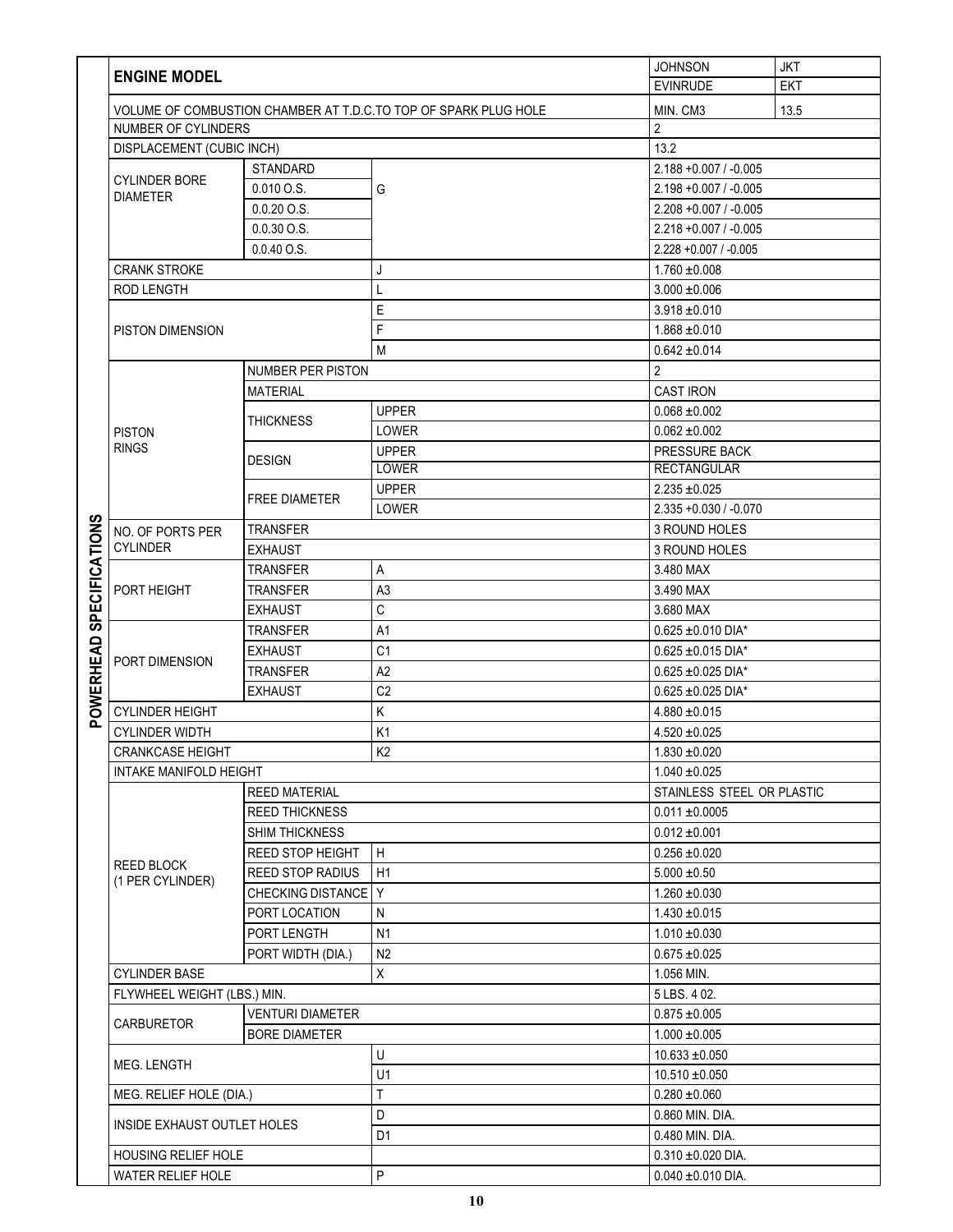| <b>SPECIFICATIONS</b><br>GEARCASE | <b>IMPELLER BLADES</b> | 5                  | <b>SPECIFICATIONS</b><br>BEARING | <b>ROLLER</b>            |
|-----------------------------------|------------------------|--------------------|----------------------------------|--------------------------|
|                                   | <b>GEAR RATIO</b>      | 14:19              |                                  | <b>ROLLER</b>            |
|                                   | Q                      | $11.550 \pm 0.200$ |                                  | <b>BALL</b>              |
|                                   | Q1                     | $9.100 \pm 0.200$  |                                  | <b>ROLLER W/RETAINER</b> |
|                                   | R                      | 2.050 MIN.         |                                  | <b>ROLLER</b>            |
|                                   | S                      | 0.980 MIN.         |                                  | <b>ROLLER</b>            |
|                                   | W                      | $4.765 \pm 0.020$  |                                  | ROLLER/ROLLER THRUST     |
|                                   | W <sub>1</sub>         | $4.340 \pm 0.100$  |                                  | ROLLER/ROLLER THRUST     |
|                                   |                        | $18.000 \pm 0.060$ |                                  | <b>ROLLER</b>            |

HOLE DIAMETER JH, JR 0.562" AXH, AXR 0.650"



NOTE: IT IS PERMISSIBLE TO ADD MATERIAL TO THE FOLLOWING WATER PASSAGES: 1. THE WATER SLOT HOLE (FORMERLYCONTROLLED BY DIMENSIONS Z AND Z1); AND

2. THE SMALL HOLE AT THE TOP OF THE WATER

PASSAGES AROUND THE EXHAUSTPORTS.













8

 $01$ 

43







Ð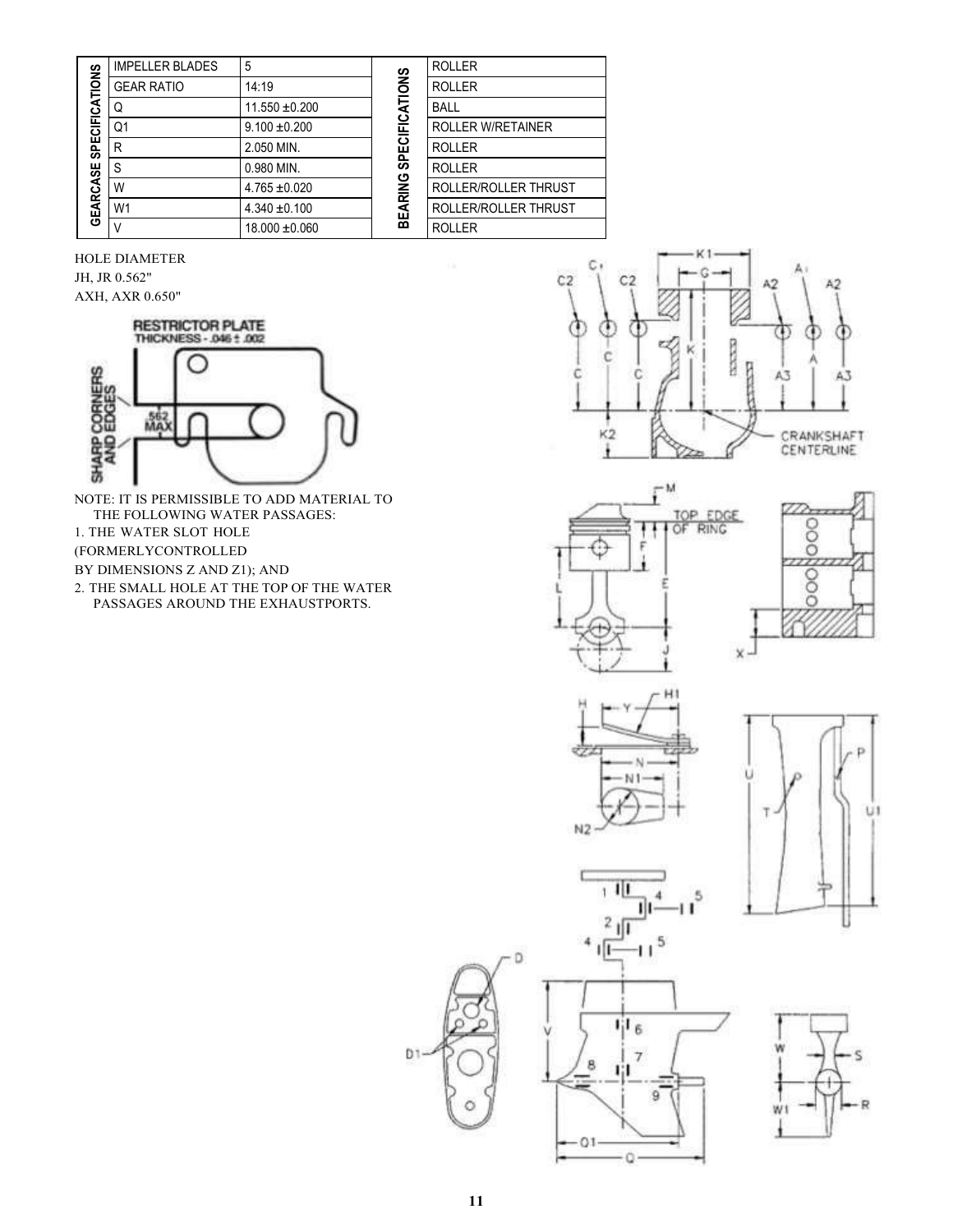## P. MERCURY

- 1) Steering bars, brackets and throttle linkage that have been approved by APBA shall be used.
- 2) The carburetor butterflies shall be replaced with the APBA full butterfly (APBA Part J55). It is also permissible to close the hole in the service carburetor butterfly with solder or epoxy.
- 3) It is permissible to replace the upper and lower rubber tower housing bushings. APBA Part J56.
- 4) It is permissible to place fuel cell material (foam) in the carburetor or utilize the APBA baffle.
- 5) It is permissible to remove the thermostat and to restrict the water in any manner within the thermostat housing. Water may be restricted at the 1/8" diameter tuner pipe cooling hole in the powerhead adapter plate.
- 6) It is permissible to remove the transom cleats located on the stern bracket.
- 7) The use of genuine Mercury oversized pistons is permissible. Any piston ring may be used in the Mercury motor provided that the piston is not altered in any way to accommodate the ring. The piston shall remain as furnished by the manufacturer.
- 8) It is permissible to remove the OEM fuel connector.
- 9) It is permissible to add a throttle stop to the carburetor.
- 10) It is permissible to use Mariner engines that meet all Mercury specifications.
- 11) It is permissible to use aftermarket or modified motor mounts. The driveshaft housing and brackets may not be modified to accept aftermarket or modified motor mounts.
- 12) It is permissible to use any bearing or seal. It is permissible to replace the OEM bearings with bearings of the same design and dimensions. It is not permissible to machine any surface to incorporate an aftermarket bearing or shim. The crankshaft and lower main (ball) bearing must be positively retained in their axial position in the cylinder block as originally manufactured, and the lower main (ball) bearing must be retained on the crankshaft by its original interference fit. Machining or other means, including wear, to allow the lower mai n (ball) bearing to move axially in relation to the cylinder block is strictly forbidden
- 13) It is permissible to hone connecting rods as long as all specifications are met.
- 14) It is permissible to hone the center main bearing shell as long as all specifications are met.
- 15) It is permissible to use any Bowden cable clamp when electric start is used.
- 16) It is permissible to use Mercury's "High Energy Ignition Kit" (Mercury part number: 339-7370A40). 17) It is permissible to remove foam from inside of the motor cowling. It is permissible to use any mounting plate in replacement of the mounting plate supplied with Mercury's "High Energy Ignition Kit." The mounting plate must be installed in the factory location.
- 18) It is permissible to replace the OEM fuel line with any fuel line.
- 19) It is permissible to replace the OEM tell-tale hose with any hose of equal or greater inside diameter. The OEM fitting at the block and the OEM tell-tale outlet nozzle must remain in place.
- 20) It is permissible to countersink the three (3) reed plate cover holes.
- 21) During the manufacturing process, Mercury Marine removed aluminum flashing from the exterior lower corner of number two (2) cylinder lower exhaust port. Blocks with this deburring are legal for use in the Junior Classes.
- 22) In non-production Mercury J/AX engines, any decal that says Mercury or Mariner and matches the OEM size and style is legal.

| <b>ITEM</b>                |                       | REF.           | SPEC.                    |
|----------------------------|-----------------------|----------------|--------------------------|
| Displacement               | <b>CID</b>            |                | 15.9                     |
| No. of cylinders           |                       |                | $\mathfrak{p}$           |
| Compr. Vol. @ TDC          | min.cc                |                | 16.00                    |
| <b>Transfer Ports</b>      | Timing                | A              | $3.640 + 0.015$          |
|                            | Height                | A <sub>1</sub> | $0.630 + / -0.010$       |
|                            | Width                 |                | $0.950 + / -0.020$       |
| <b>Exhaust Ports</b>       | Timing                | C              | $3.781 + 0.015$          |
|                            | Height                | C <sub>1</sub> | $0.630 + / -0.010$       |
| Cylinder #1                | Width                 |                | 1x0.900; 1x0.950+/-0.020 |
| Cylinder #2                | Width                 |                | 2x0.950+/-0.020"         |
| Port Edge Radius           |                       |                | 0.020 maximum            |
| <b>Exhaust Relief Hole</b> |                       | С              | $4.305 + 0.020$          |
|                            | Width/Height          | C <sub>1</sub> | $0.195 + 0.010$          |
| Comb. Ch. Corner Ht.       |                       | H              | $5.713 + / -0.010$       |
| Cylinder Bore              | (ref.)                | G              | 2.376                    |
|                            | max.                  | G              | 2.41                     |
| <b>Stroke</b>              |                       | J.             | $1.800 + / -0.010$       |
| Piston                     | Material              |                | Aluminum                 |
|                            | Deck Ht.              | F              | $4.180 + (-0.015)$       |
|                            | Defl. Ht.             | E1             | $0.563 + / -0.005$       |
|                            | Total Ht.             | F              | $2.653 + / -0.030$       |
| Conn. Rod Length           |                       | L              | $3.100 + (-0.005)$       |
| <b>Reed Block</b>          | no. of opens per cyl. | 3              |                          |



# **MERCURY 15 ENGINE SPECIFICATIONS**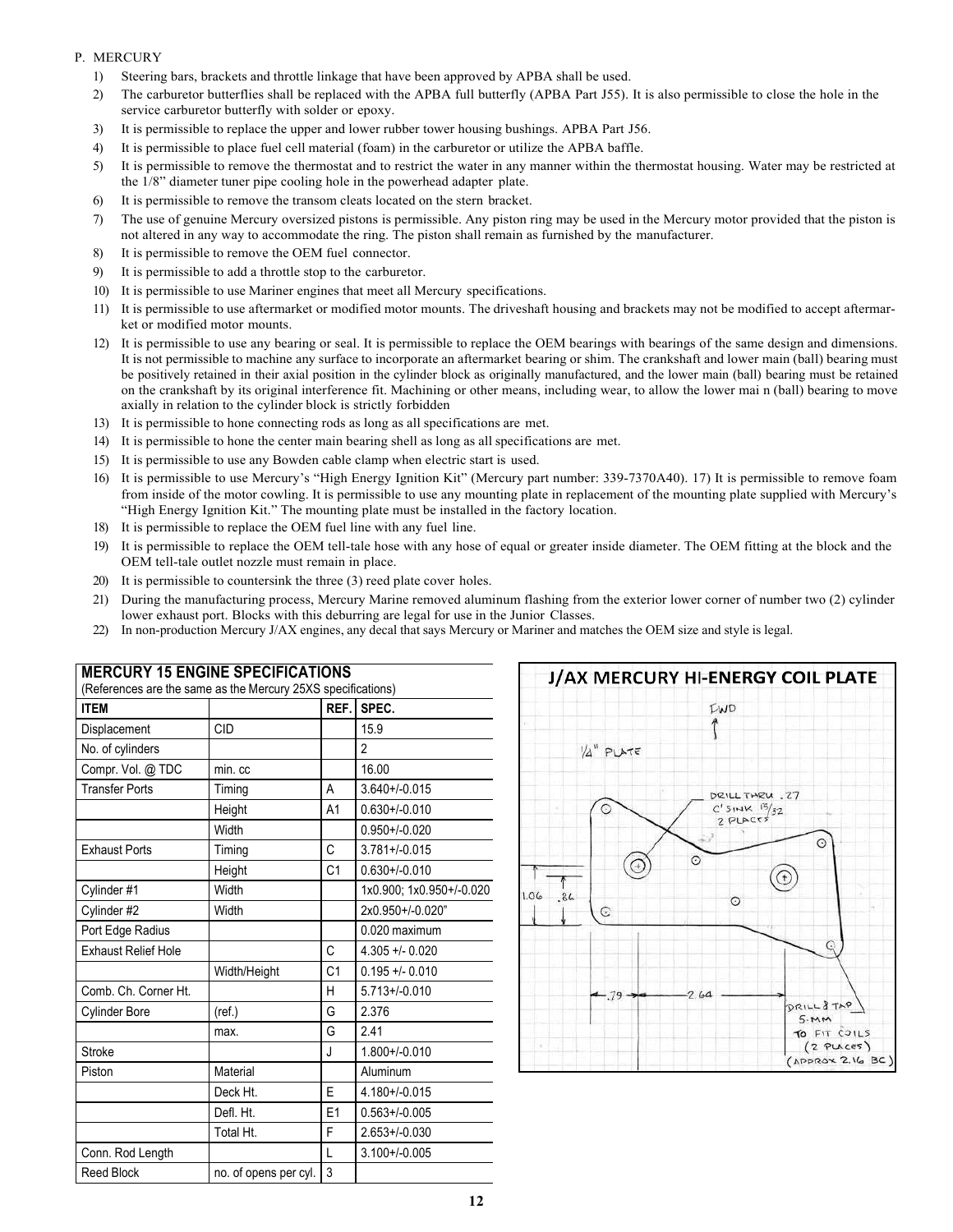| length                                                  |                | M              | $0.906 + / -0.015$    |  |  |
|---------------------------------------------------------|----------------|----------------|-----------------------|--|--|
| width                                                   |                | N              | $0.510 + 0.015$       |  |  |
| stop ht.                                                |                | P              | 0.325 MAX             |  |  |
| stop It.                                                |                | P <sub>1</sub> | 1.23 MIN              |  |  |
| petal th.                                               |                | O              | $0.008 + / -0.002$    |  |  |
| <b>Flywheel Weight</b>                                  | lbs/oz.        |                | 7.9 LBS, MIN.         |  |  |
| <b>CARBURETOR</b>                                       | <b>VENTURI</b> |                | $1.00+/0.01$          |  |  |
| <b>BOOST VENT</b>                                       |                | N/A            |                       |  |  |
| <b>THROAT</b>                                           |                |                | $1.13 + 0.01$         |  |  |
| EXH. ADAPTER & PIPE                                     |                | D              | $13.28 + 0.125$       |  |  |
| GEAR CASE SPECS - SAME AS OMC A SPECS (ALSO, SEE BELOW) |                |                |                       |  |  |
| DSHSG.                                                  |                | V              | $16.0 + (-25)$        |  |  |
| <b>G/C ADAPTER HEIGHT</b>                               |                |                | $0.50 + 0.010/-0.025$ |  |  |



# **RULE 18 • HULLS** *See Glossary of Terms at the end of these rules*

#### 1. JUNIOR CLASSES HULLS

A. All Junior Class hulls shall meet the following dimensions:

|                        | WIDTH "A"                | LENGTH "B"               | MIN. WEIGHT | Amidships |
|------------------------|--------------------------|--------------------------|-------------|-----------|
| <b>JUNIOR HYDRO</b>    | $\overline{\phantom{0}}$ | $\overline{\phantom{0}}$ | 300 LBS.    |           |
| <b>JUNIOR RUNABOUT</b> | 44"                      | 9'5"                     | 300 LBS.    |           |
| AX HYDRO               | $\overline{\phantom{0}}$ | $\overline{\phantom{0}}$ | 325 LBS.    |           |
| AX RUNABOUT            | 44"                      | 9'5"                     | 330 LBS.    |           |

• "A" = Minimum beam measured at widest point across transom, but not to include spray rails or rub moldings.

• "B" = Minimum length measuring centerline of hull from trailing edge of bottom to a point perpendicular to stem and planing surface.

1) The minimum overall weights shall include driver, hull, motor, steering bar, steering wheel, with cables and pulleys, motor controls, propeller, permanently attached speedometers and tachometer, permanently attached cushions and hardware, securely fastened weights, securely fastened fuel tank with remaining fuel, helmet, goggles and life jacket.

B. **A Runabout hull** is defined as a racing monoplane as qualified in this rule.

- 1) The planing surface of a runabout shall be the lowest immersed surface at the aft end of the hull to a point 36 inches forward. Also, the planing surface shall be flat forward for 18 inches at the keel. For purpose of inspection, all measurements shall be made with a tolerance plus or minus  $1/16$  inch, as applicable.
- 2) No part of the immersed surface may have a negative dead rise. The portside chine may have a maximum notch of 5/8" and turning fins may also be added to the immersed surface.
- 3) Runabouts shall have no through the hull air passages, vented surfaces or wings. The intent of this rule is to have the air flow over the outside surfaces of the hull.
- C. Hydro motor height shall be measured relative to the lowest planing surface at the aft end of the boat. Afterplanes will not be included. The planing surface shall be flat (a tolerance of 1/16 inch for inspection purposes) transversely between the air traps and forward for 18 inches. At no point shall the air trap depth exceed a line created by these maxima. Air traps shall be limited to a maximum depth of 5/8 inch at the aft end of the boat and 1-5/8 inch depth 18 inches forward. The maximum width of air traps is 7/8 inch each.
- D. For J Hydroplanes only, hulls will maintain a minimum of 1" setback distance between the leading tip of the gearcase and the aft portion of the planing surface.

## **RULE 19 • JUNIOR CLASSES CHAMPIONSHIPS**

Note: North American Championships require four starters, excluding step-ups, in at least one heat. All categories must comply with all NAC rules, in the Reference Book under **Special Events and Awards**.

1. There will be three levels of Championship events.

- A. National Championship to be awarded at the national meeting by the Junior Class Committee. The National Championships must be run during the months of June, July, or August.
	- 1) The defending National Champion shall be qualified for the next year.
	- 2) Points shall be given for elimination races.
	- 3) The AXH, AXR, JH and JR drivers winning the APBA National Championship shall be awarded 1-US.
- B. One Divisional Championship in each geographic division which shall be established according to the divisions for the Stock Outboard Category. The location of the Divisional Championship Race shall be decided by the Junior Class Committee. Divisional Championship shall be given to any APBA driver for points, trophies and prizes but only to drivers registered in their respective division for bonus points. The Divisional Champions shall not be seeded as a national qualifier at the National Championship event (it was felt that this rule would give the young people as much time and experience to compete at a National Championship event.)
- C. North American Championship to be awarded at the national meeting by the Junior Class Committee. The North American Championships must be run during the months of June, July, or August.

#### **RULE 20 • JUNIOR CLASSES AWARDS**

- 1. Hall of Champions: The criteria for selection will be as follows:
	- A. A minimum of one driver selected to the Hall of Champions must be a participant in Junior Hydro and/or Junior Runabout and be inducted into the Hall of champions based solely on their accomplishments in JH and/or JR.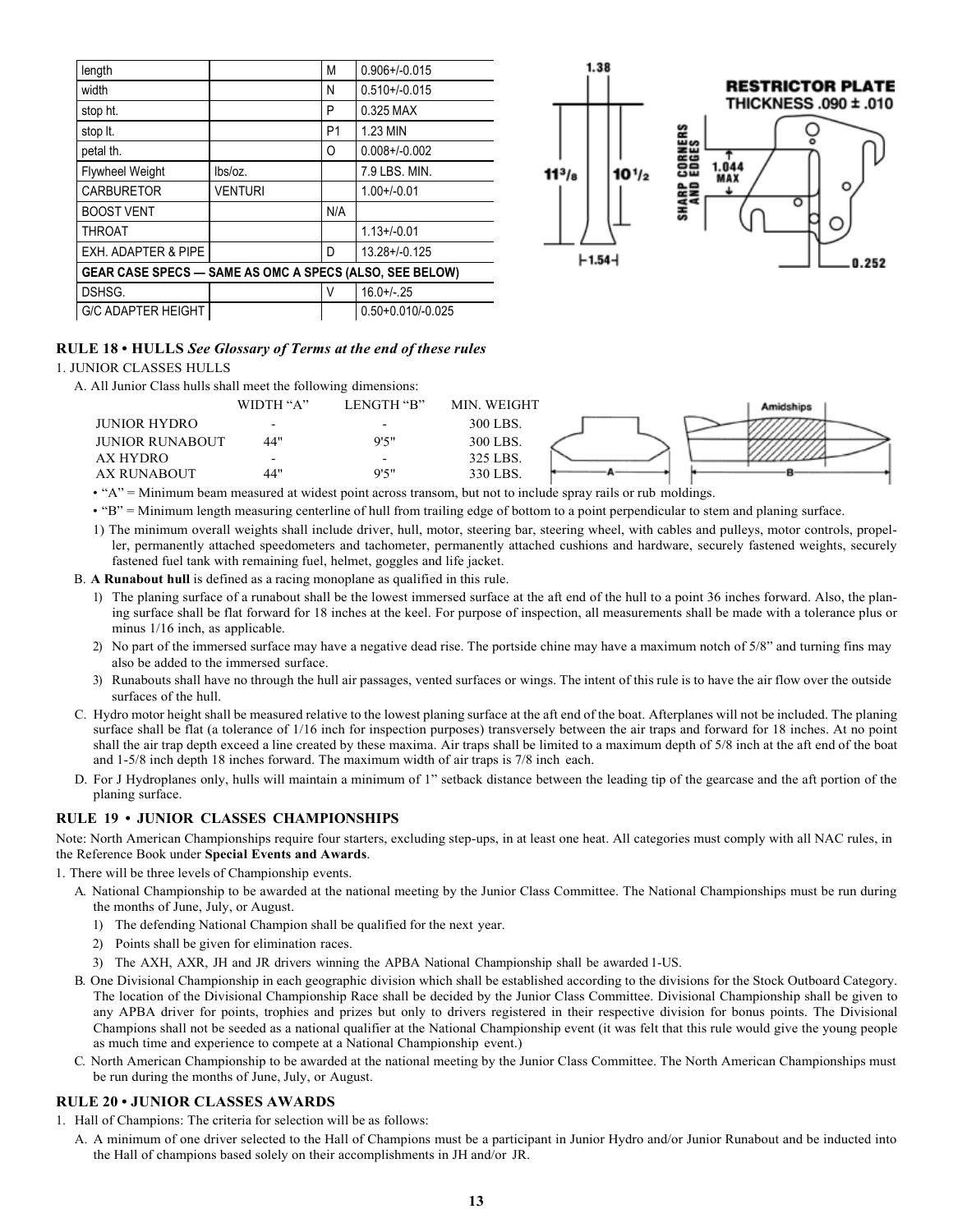- B. An additional driver may be selected to the Hall of Champions using accomplishments in JR, JH, AXR, and/or AXH. Accomplishments in AXR and/or AXH can be used one time (one year) only for induction into the Junior Classes Hall of Champions.
- C. Drivers must have won a closed course National Championship in one, or more, of the four classes: JH, JR, AXR, or AXH, OR drivers must have won an overall High Point Championship (with no less than 10 races) in one, or more, of the four classes: JH, JR, AXR, or AXH.
- D. The points shall be awarded as follows:
	- i. National Champion in JH, JR, AXH or AXR National Championship: 50 points each (must have been 8 legal starters)
	- ii. National High Point Champion: 40 points each (in JH, JR, AXH or AXR only)
	- iii. Break an existing straightaway or competition record: 20 points each.
	- iv. APBA JH, JR, AXH or AXH North American Championship: 25 points each

v. The second inductee, Junior or AX, must achieve a minimum of 60 points

## **vi. Marathon Championships in JR and AXR will not count toward the HOC.**

- E. In case of a tie, the driver who has the best high point total in a single class for the three (3) bonus point races (Divisional Championships, National Championships, and North American Championships) plus the driver's first 12 regular races shall be selected. This calculation is done without any races being dropped. If a contestant does not run one, or more, bonus point races, the point total shall include the next regular race or races.
- 2. **Pop Trolian Award:** Goes to the Junior Runabout Class driver earning the most APBA points during the year.
- 3. **R. Steven Hearn Award:** Goes to the Junior Hydro Class driver earning the most APBA points during the year.

4. **Mark V. Wheeler, Up and Coming Driver Award:** One award goes to a driver in the AX classes, to be chosen by the Junior Classes Committee. This award shall only be awarded to a given recipient one time.

#### **JUNIOR CLASSES GLOSSARY OF TERMS**

**Aft:** Toward the back of the boat. When you move toward the stern, you are going aft.

**Aftermarket:** Parts sold commercially to augment or modify an existing engine are aftermarket parts.

**Afterplane:** The boat's bottom surface, or section of the main hull, behind the sponsons.

**Air Trap:** A tunnel created by the inner vertical walls of the sponsons, which channels air forced underneath by the boat's forward moti on.

**Amidships:** The center part of the boat.

**Beam:** The width of the hull. The right center side of the boat is the starboard beam; the left center side is the port beam.

**Bona Fide Starter:** Any boat that belongs in the class for which the heat is run, which enters the race course within the allotted t ime, and crosses the starting line no later than allowed by the rules.

**Bow:** The front, or forward part of the boat.

**Buoy:** One of several inflatable, anchored floating markers that indicate key spots on the course.

**Entrance Buoy:** The buoy marking a turn.

**Cavitation Plate:** A plate on the gearcase, parallel to the water, that reduces the potentially damaging force of water on the propeller.

**Chine:** The part of the boat below the waterline. A chine may be rounded or "soft"; or squared off—a "hard" chine.

**Circular:** The notice describing an upcoming sanctioned APBA race, sent to members.

**Cockpit:** The part of the boat where the driver sits or kneels.

**Concavity:** A surface that curves inward.

**Cowling:** The removable cover of an engine.

**Dead Rise:** Lift from the centerline or keel to the chine (sometimes referred to as a V). An example of dead rise is the keel being 0 and the chine being 1" higher. Viewed from the front, the bottom of the boat would form a slight "V" shape. (See diagram)

**Negative dead rise (the opposite of dead rise)** is where the bottom of the boat arches (is concave). Negative dead rise is not permitted in any runabout—either fore to aft or port to starboard.

**Fair Start:** The instant when the bow of the first bona fide starter crosses the starting line no earlier than allowed by the rules.

**Fin:** A device to keep the boat stable in the turns.

**Fore:** Toward the front of the boat.

**Full Field:** The maximum allowed number of competitors racing.

**Gearcase:** The part of an engine that transfers force from the powerhead to the propeller.

**Gunwale:** The upper edge of the side of a boat.

**Heat:** A single continuous competitive event. (A race may consist of several heats, and multiple races may make up a regatta.) Elimination Heat: Only the top placing competitors in an elimination heat are allowed to go on to race in the final.

**High Points:** Points tracked all season by category and class for each racer by APBA Headquarters, viewable on [www.apba.org.](http://www.apba.org/)

**Hull:** A boat's internal framing, covered by an outer shell, usually made of plywood or fiberglass.

**Hydroplane:** A boat with more than one planing surface. It uses lift from air passing under the boat, usually touching only sponsons and propeller as it skims the surface of the water.

**Immersed Surfaces:** The wetted surface of the hull, including the bottom and chines, from transom to bow.

**Jump the Gun:** To cross the start line before the clock hits zero.

**Keel:** The "backbone" that runs along the center bottom of the boat.

**Kneeldown:** A style of open-cockpit raceboat without a seat, in which the driver kneels while driving.

**Longitudinal, Longitudinally:** Parallel to keel.

**Milling:** Boats running freely on the course during the few minutes before the start of a heat.

**Monoplane:** A boat with one planing surface, such as a runabout.

**Picklefork:** The forwardmost projection on each side of a boat. See Sponson.

**Planing Surface:** The lowest immersed surface from the aft end forward (excluding hydro airtraps) as defined by the hull categories.